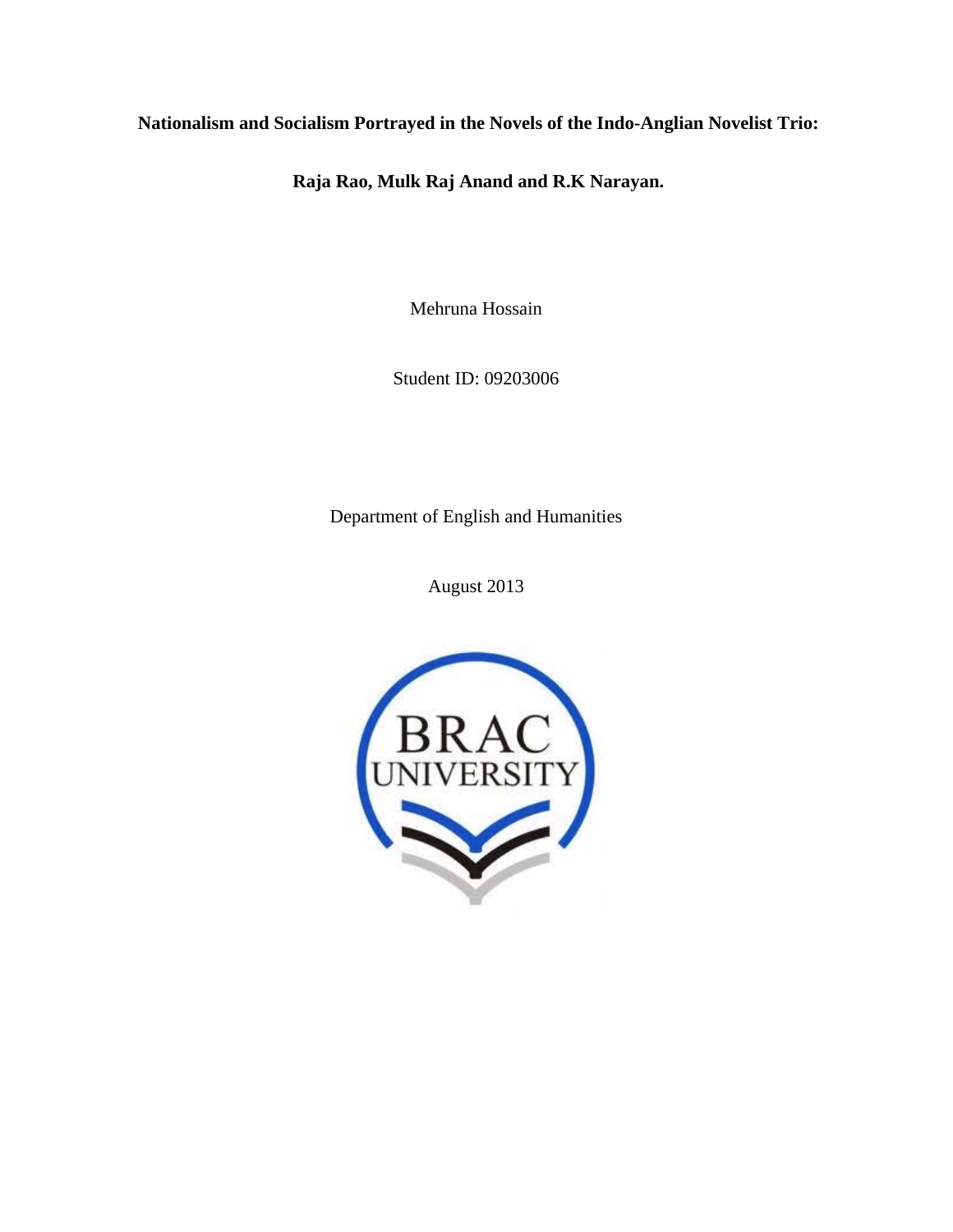# A Thesis

Submitted to

The Department of English and Humanities

of BRAC University

by Mehruna Hossain

ID: 09203006

In Partial Fulfillment of the Requirements

For the Degree of Bachelor of Arts in English

August 2013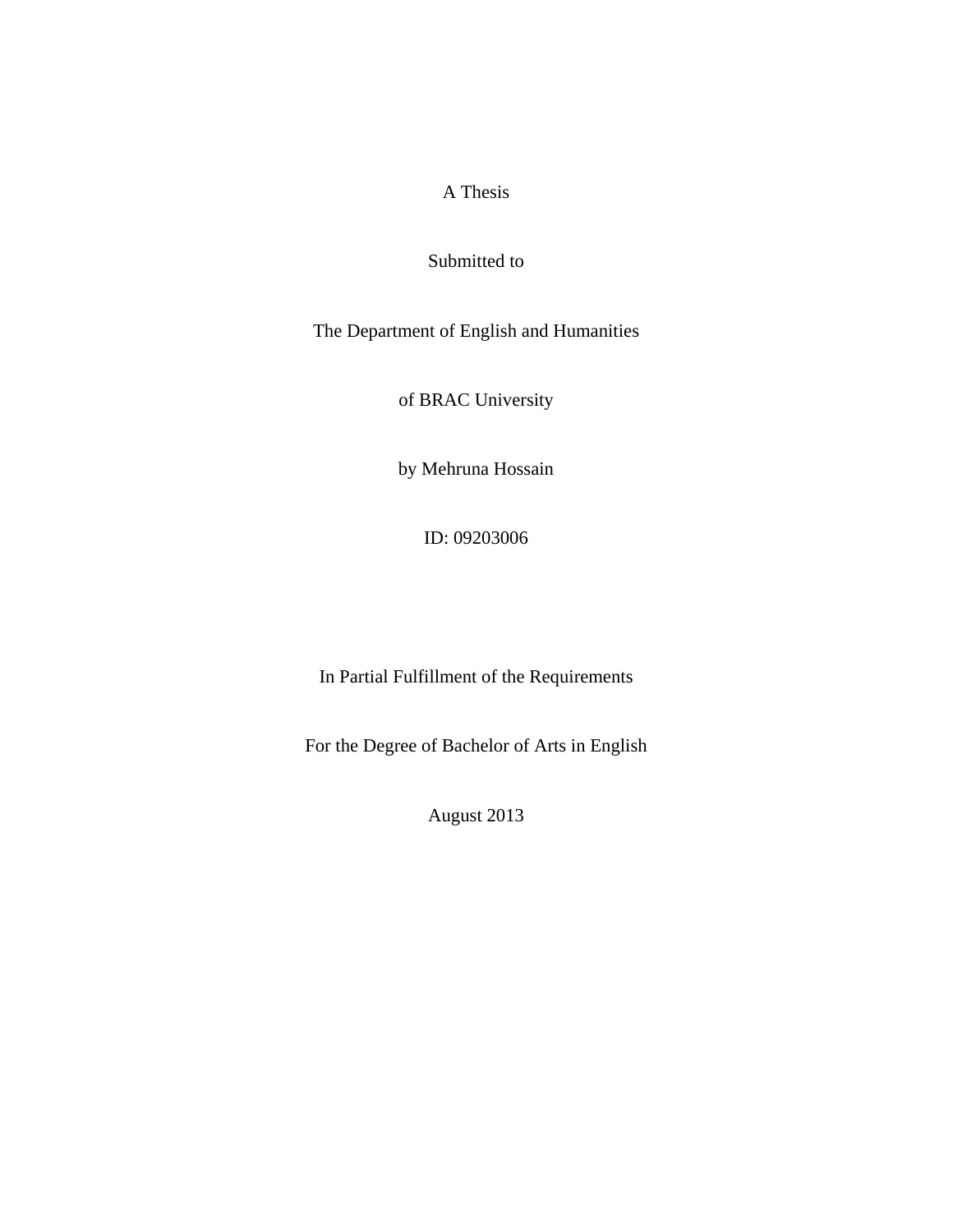# **Acknowledgements**

I am grateful to my supervisor, Ms. Mushira Habib, for having all the patience and for helping and guiding me in my thesis. I want to thank all my teachers in the department: Professor Firdous Azim, Professor Syed Manzoorul Islam, Ms. Rukhsana Rahim Choudhury, Ms. Shenin Ziauddin Ms. Sabreena Ahmed, Mr. Abu Sayeed Noman, Professor Kaiser Haq, Ms. Roohi Huda, Professor Riaz Partha Khan and Ms. Mahruba Tasneem Mowtushi. I am thankful to my family and friends. My special thanks go to Sarah Habib, Untara Rayeesa, and Tausif Sanzum and very big thanks goes to my sister Moon Moon Shiriya. Above all, I thank God for everything.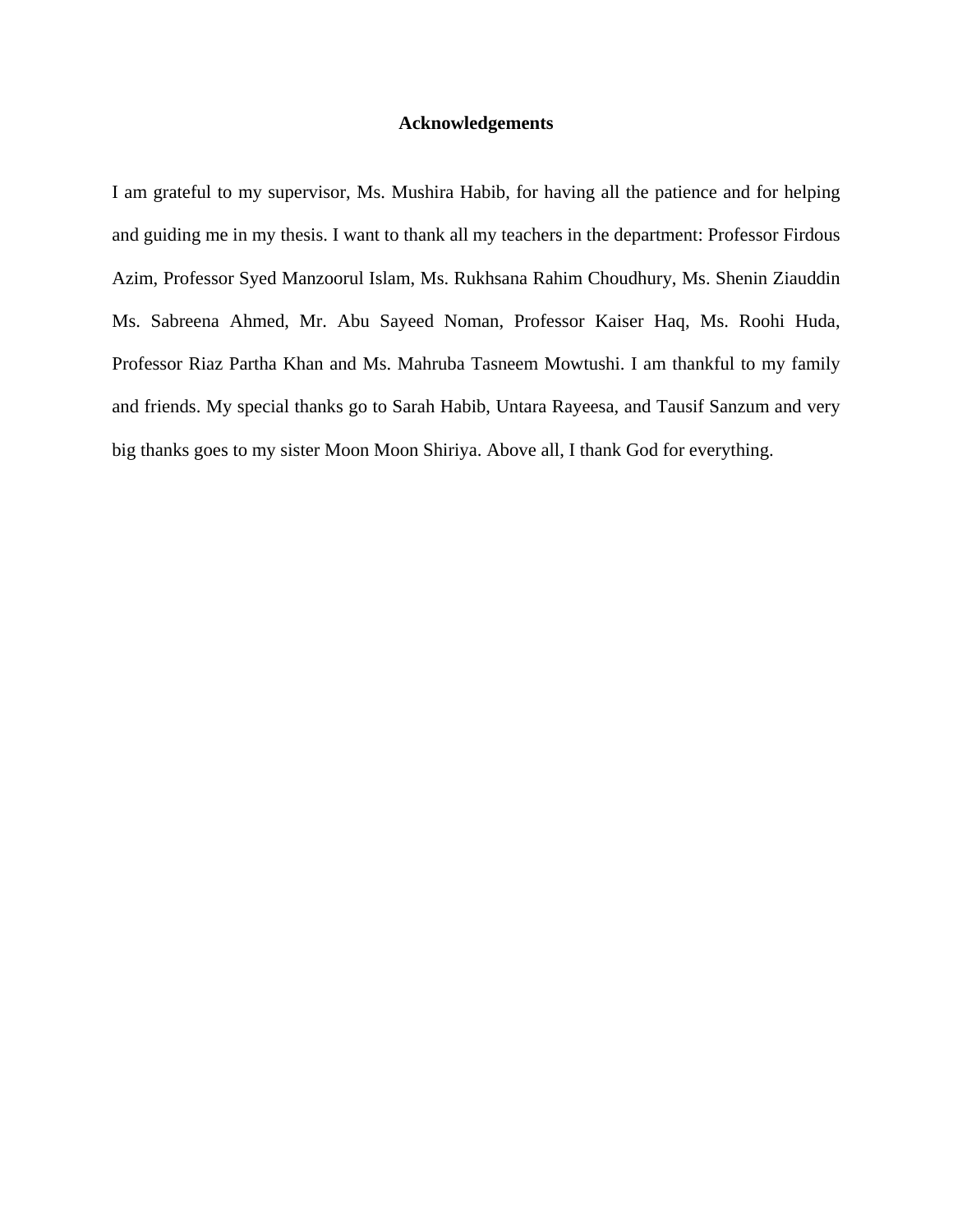# **Table of Contents**

| <b>Chapter 1: Eradication of the Class-System through Gandhi in</b> |  |
|---------------------------------------------------------------------|--|
|                                                                     |  |
| <b>Chapter 2: The Gandhian spirit in the</b>                        |  |
|                                                                     |  |
| <b>Chapter 3: The Gandhian Whirlwind in</b>                         |  |
|                                                                     |  |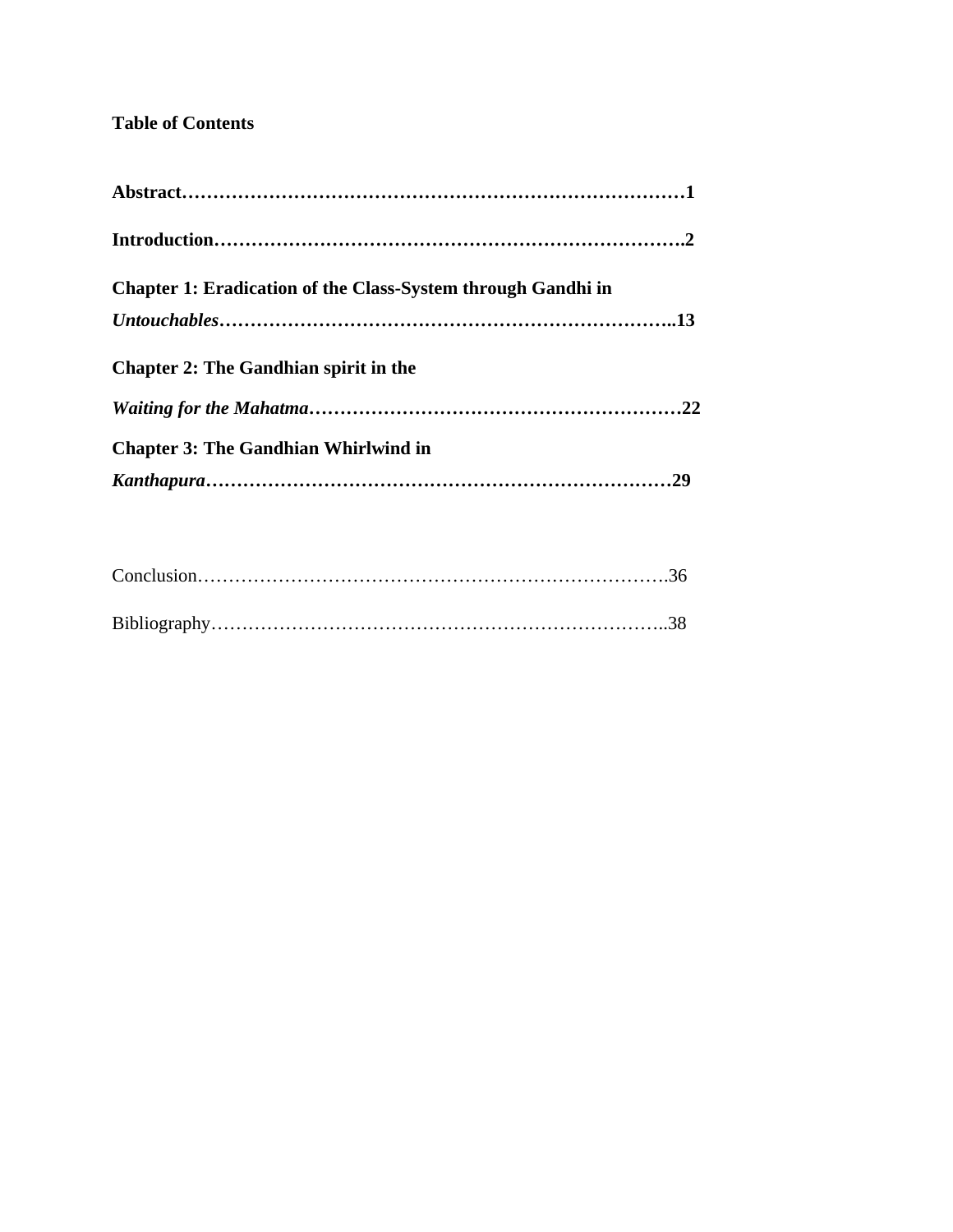# **Abstract**

History of Indian writing in English significantly accounts the emerging new rich genre in India the novel, which was adopted by the  $20<sup>th</sup>$  century Indian writers. Indian writers had their native languages, yet writing in English was a product of their colonial encounter and diasporic constructions. In addition, the nationalistic movements for independence during the  $20<sup>th</sup>$  century, which brought in political and social changes, also brought forth changes in the themes of Indian writers. Therefore, nationalism and socialism were the major issues, which were being dealt with to portray and present the real scenario of India in the colonial and postcolonial times. The contributors to this new literary genre are the Indo-Anglican writers, most famous being the trio—Raja Rao, Mulk Raj Anand and R.K Narayan. Therefore, the aim of this paper is to explore how English language of the colonial rulers became a language of the Indian writers, who were writing about their native land and people and India of the colonial period using the colonial language. Furthermore it focuses on the dormant nationalistic and social issues in the novels. However, it also tries to understand how nationalism and socialism are portrayed in these novels to bring out the real and desired India.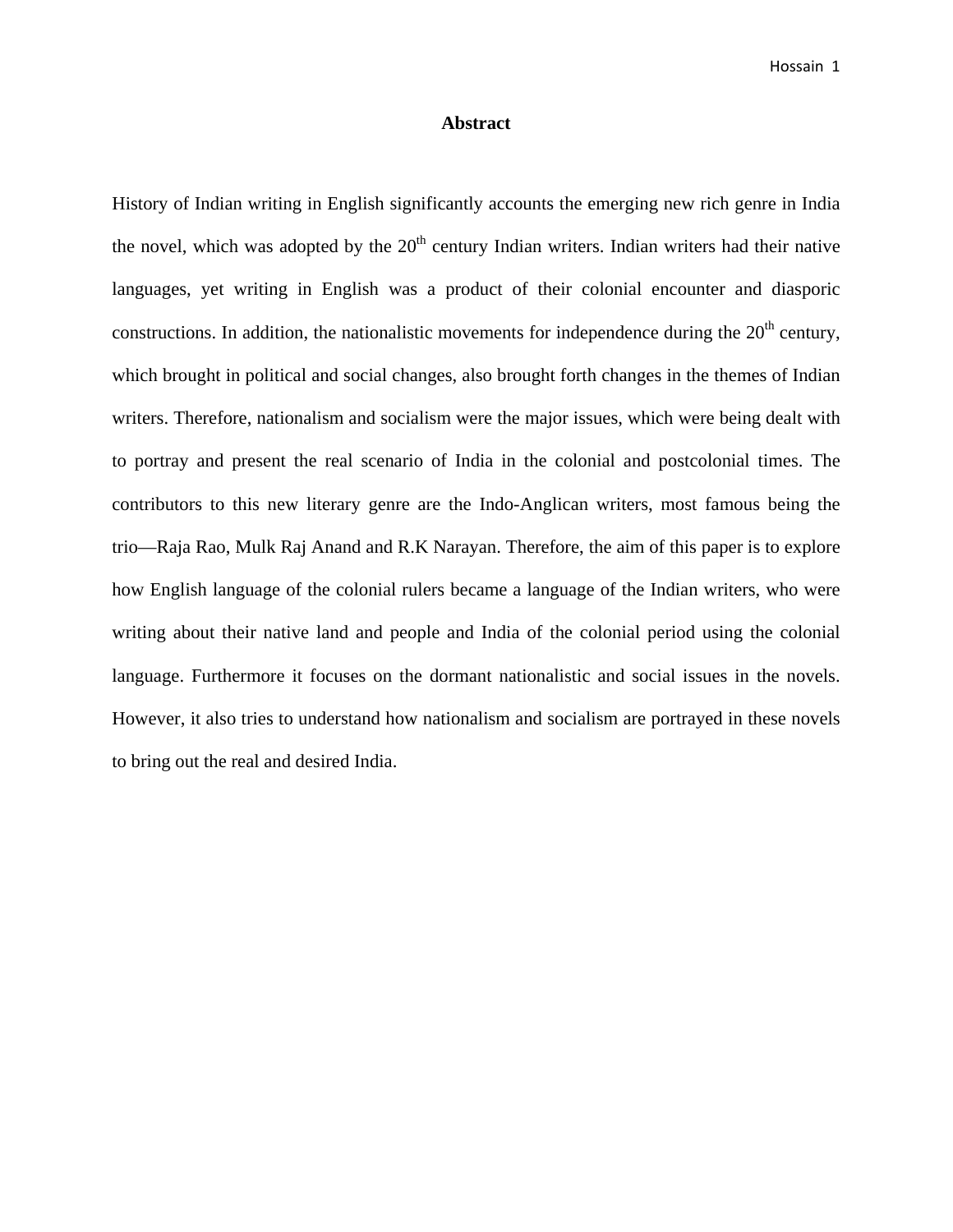# **Introduction**

Mother, I bow to thee! Rich with thy hurrying streams, bright with orchard gleams, Cool with thy winds of delight, Dark fields waving mother of might, Mother free.

> Bankim Chandra Chattopadhya (*Anandamath* 1882) translated by Sri Aurobindo, *Vande Mataram*

Nationalism or "*Desh bhakti*" or loyalty towards nation was a significant belief existing in the minds of the people of India till the 1800s or Bengali Renaissance. In India, nationalism as a concept is connoted with love and passion for the "motherland", which has been the idea since ancient times. It could be said that in India, nationalism has its emergence from religion. For in Hindu religion, worshiping one's own motherland was the "dharma" or duty of its members. Therefore, protecting one's own motherland is also the responsibility of the son or daughter of the motherland or the members of the nation; for example similar idea is delivered in Bankim Chandra Chatterjee's *Anandamath* or *The Abbey of Bliss* (1882) and *Dharmatattva* (1888). Eventually what has happened is that the concept of nationalism changed with the rise of British colonialism in India. Hence, we can also say that the challenge of Imperial rule produced India's nationalism.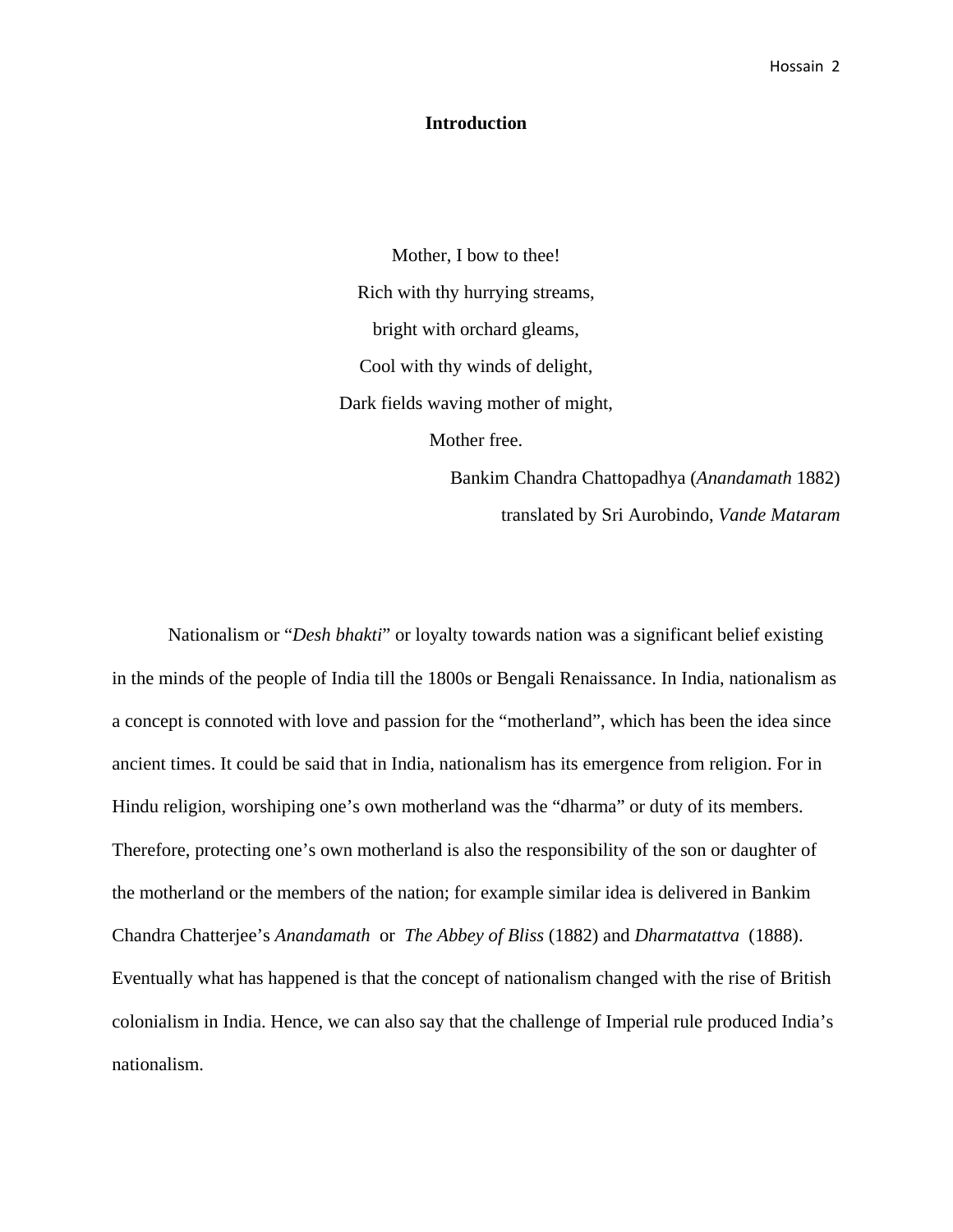However, the concept of nationalism which people had in mind during the colonial times is said to be influenced by modern ideas. It was not only about patriotism and passion for the country, but also a struggle for freedom and protecting and claiming one's own identity. Also as nationalism in India in the  $20<sup>th</sup>$  century was resistance towards the British; it was therefore predominant in the nationalistic movements for independence. The rise of nationalism was only after the Mutiny of 1857, which nationally and politically alarmed both the British as well as the Indian educated elite society. The educated class or the members of the Congress Party which emerged decades after the historical first Mutiny, had much in mind the memory of the Mutiny in 1857. The liberal nationalists or the congress members and the national revolutionaries were then active participants of the independence movements. Undesirably both held different views about the Indian nation. In the essay "The Freedom Movement and the Partition of India", Hermann Kulke and Dietmar Rothermund discuss that "the national revolutionaries felt that the Indian nation had existed from the time immemorial and that it only had to be awakened in order for it to shake off foreign rule." (278)

On the other hand, the Liberal nationalists believed in "nation building within the framework of British Rule" (277). Moreover, in this essay, it accounts about the "radical nationalists", which were stimulated by the partition of Bengal in 1905. The division was to strike the roots of the nationalist elite of Bengal by the British. Henceforth the agitated Bengali Hindus emerged as the young "extremists".

Moreover, the most striking event after the mutiny of 1857 was the Jallianwalla Bagh massacre in 1918, which led to many revolts and unrest in India. This incident led to many important events led by Gandhi, like "Swaraj in one Year" and "The Non-Cooperation Movement". The non-cooperation movement's major feature was a campaign to boycott "British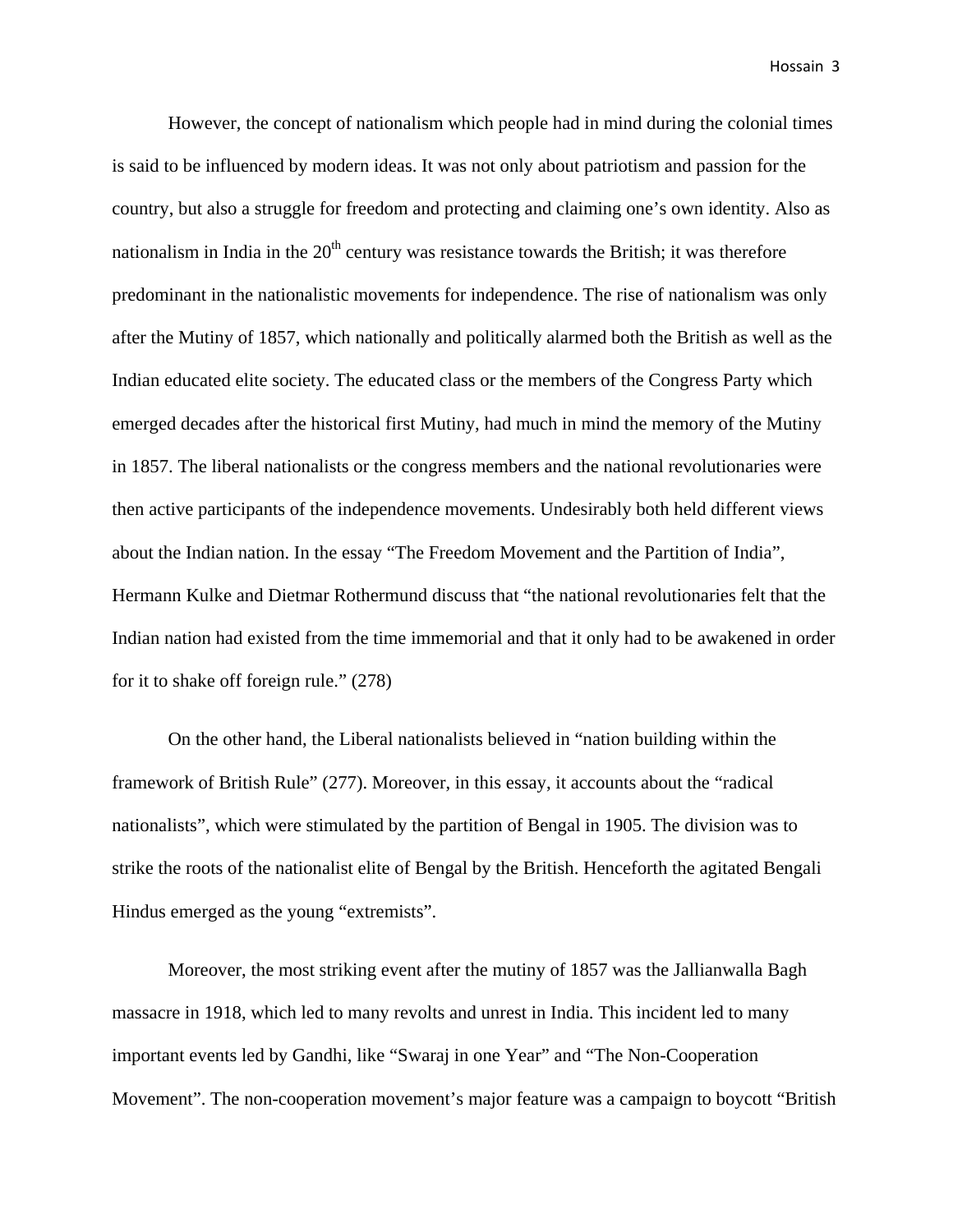textiles, British schools, universities and law courts; rejection of all honors and titles bestowed by the British Indians" (286). Furthermore, in 1930 Gandhi led the "Civil Disobedience Movement" and also practiced his "Salt Satyagraha". Therefore, the historical context of India defines the nationalistic sentiments of the people. India's struggle for independence against the British colonial powers could be the main cause behind the rise of modern nationalism. However, how and when the Indian nationalists adopted the new idea of modern nationalism is important to understand.

Bankim Chandra Chatterjee's composition "Vande Mataram", hailing or personifying the motherland "India" as the "mother" or "Goddess" gives a vivid description of the conception of India as a nation or motherland. For Bankim Chandra, nationalism was a policy for Indians to rely on their own strength in terms of generating national awareness, preparing the people for struggle and the self-sacrifice required for such struggle, and curtailing their dependence on the government as an agency for promoting general welfare.

Sri Aurobindo Ghosh in his writings in "Bande Mataram" while narrating about Chattopadhyay had stated that Bankim Chandra had preached religious nationalism which explicated that the land was the Goddess and it was the people's duty to protect the nation and hence the people of the nation. Also Bankim Chandra had showed the way to achieve oneness between their individual interests and the interests of the national community to which they belonged. Therefore, as a constructive thinker, Chattopadhyay has provided us with a common basis of Indian national identity and cautioned us against playing up our smaller identities around caste, community, language, region and faith. In doing so, he laid the first systematic foundation of nationalism in India.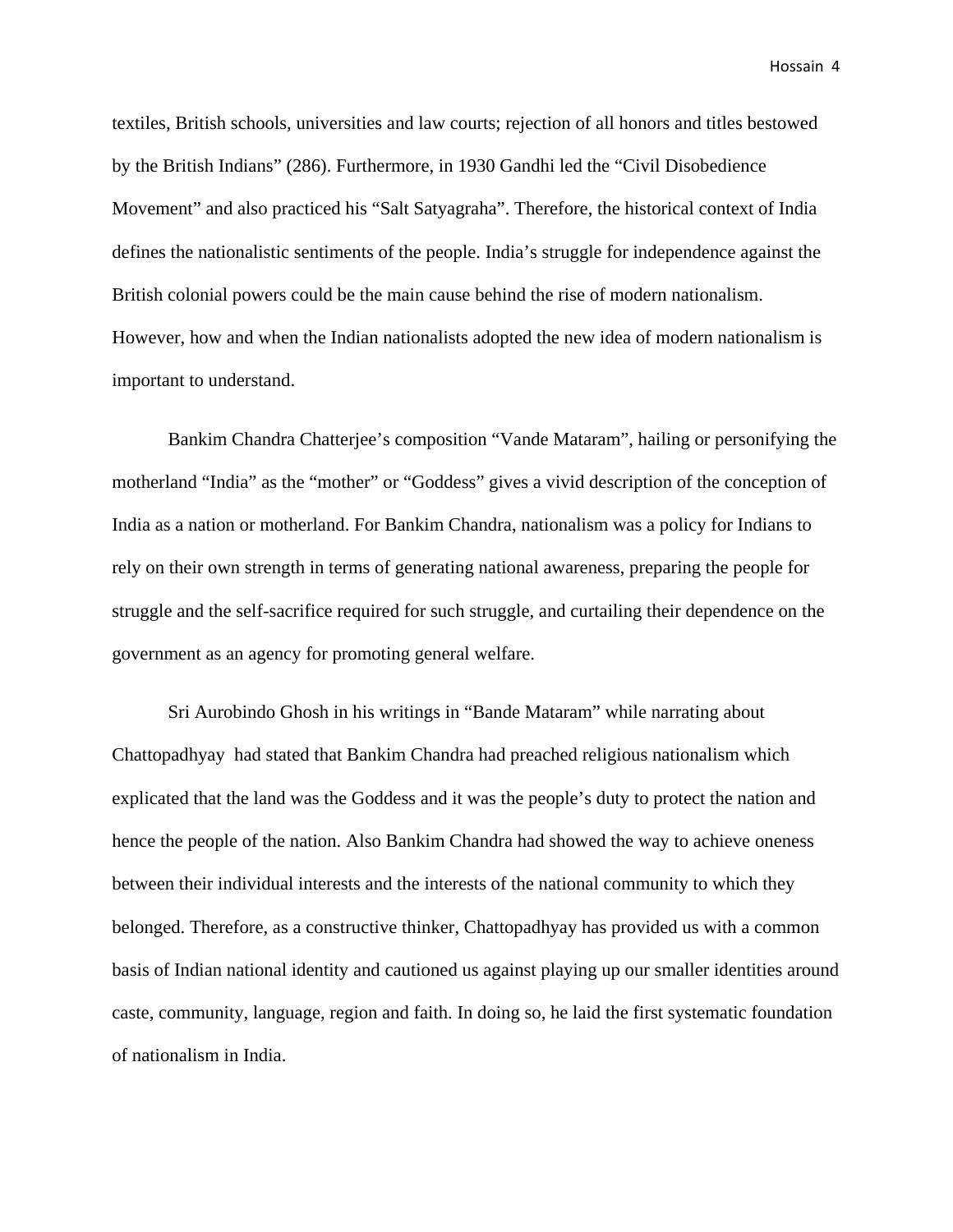Even in the religious field, national thought progressed. Religious reform movements and reactions against religious orthodoxy resulted from the settlement of the Christian Missionaries. The teachings of the Christian Missionaries invoked in the people of neo-Hinduism believers the feeling of "universalism", which led to the reconstruction of "traditional nationalism" of attaining solidarity and glorifying the past. The British thought of the Hindu religion as a "ragbag of superstition"; however Swami Vivekananda greatly stimulated Indian nationalism by propounding the message of his new philosophy called the "Vedanta Philosophy", which was an inspiration for the national revolutionaries (Kulke and Rothermund 276). Also in Bengal, the cult of Kali or Vaishnava saints was the symbols of emotional nationalism. Figures like Bankimchandra Chattopadhyay, Swami Vivekananda, and Bal Gangadhar Tilak and more contributed in developing or growing amongst people the sense of nationalism and duty towards the mother nation through religious embodiments and philosophy. Thus religious nationalism or nationalism, which had its presence in the religion and culture of India, was later brought out with events of nationalistic movements.

Significantly, the modern concept of  $20<sup>th</sup>$  century nationalism was different from the 19<sup>th</sup> century. The advent of the modern form of nationalism in India is elaborated in Rabindranath Tagore's "Nationalism in West" and "Nationalism in India", in his book, *Nationalism* (1917). The notion of many scholars that nationalism as a concept emerged from Western ideals is also marked by Tagore. Here, nationalistic ideas which emerged mainly from Europe are contested by Tagore, for he believes that India had a completely different concept than Europe. He asserts that politics in the West have dominated western ideals and Indians are trying to imitate it. He completely disagrees with the idea of nationalism and thus states: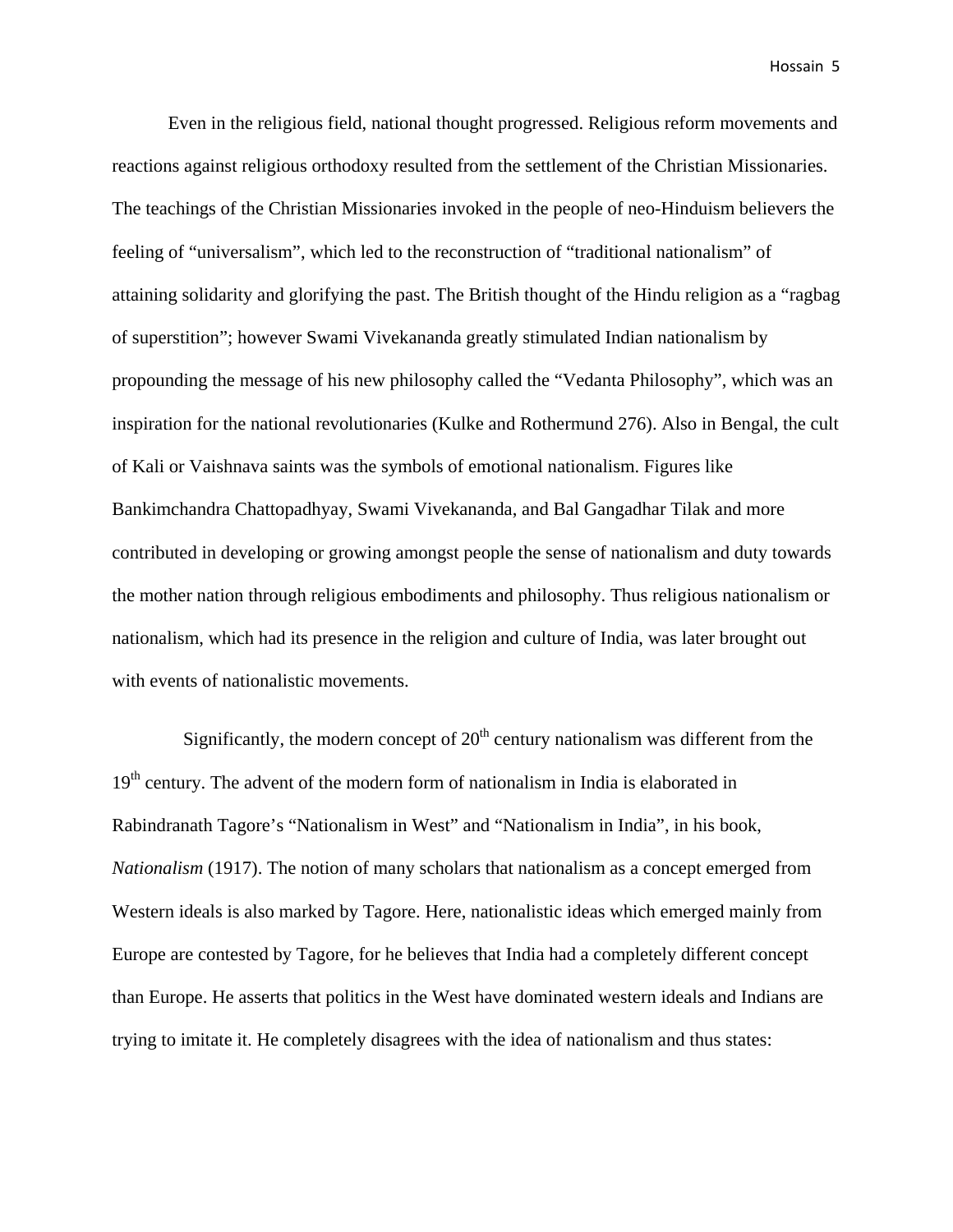Nationalism is a great menace. It is the particular thing which for years has been at the bottom of India's troubles. And inasmuch as we have been ruled and dominated by a nation that is strictly political in its attitude, we have tried to develop within ourselves, despite our inheritance from the past, a belief in our eventual political jesting. (133)

In the light of post colonial discourse, John Mcleod in "Beginning Postcolonialism" comments that attitudes or approaches to nationalism are "wide-ranging" and "conflictual". Like Tagore, he affirms that the idea of the nation is Western in origin and had its effect with western capitalism, industrialization and imperialist expansion. To further understand the theory of nation or nationalism, Mcleod looks at the definitions given by Benedict Anderson, Ernest Gellner and Homi. K Bhabha, and in conclusion he describes the idea of "nation" by saying that "central to the idea of the nation are notions of collectivity and belonging, a mutual sense of community that a group of individuals imagines its shares" (69).

Peter Robb, in his essay, "A history of India" comments that imperial nation states and anti-colonial resistance have modern nationalism in common and both identified people by culture and history having their own territory with a self-determined government. More importantly, he explains that a nation has its own "historical narratives" which shapes the nation's past and its origin and thus the national history narrates its victory, past fortune and present identity. Moreover, he articulates that national interest should transcend petty divisions of class, religion, dialect or caste. Likewise the Indian nationalistic movements in the postcolonial context are present in its national history. Historically, divisions existed in the society of India, like class, religion, dialect and caste. However, the struggle for Independence united the people of India, which is portrayed in the novels of the  $20<sup>th</sup>$  century Indian Literature. Gandhi's "epic fast" was to give the "untouchables" in the society their rights and privileges.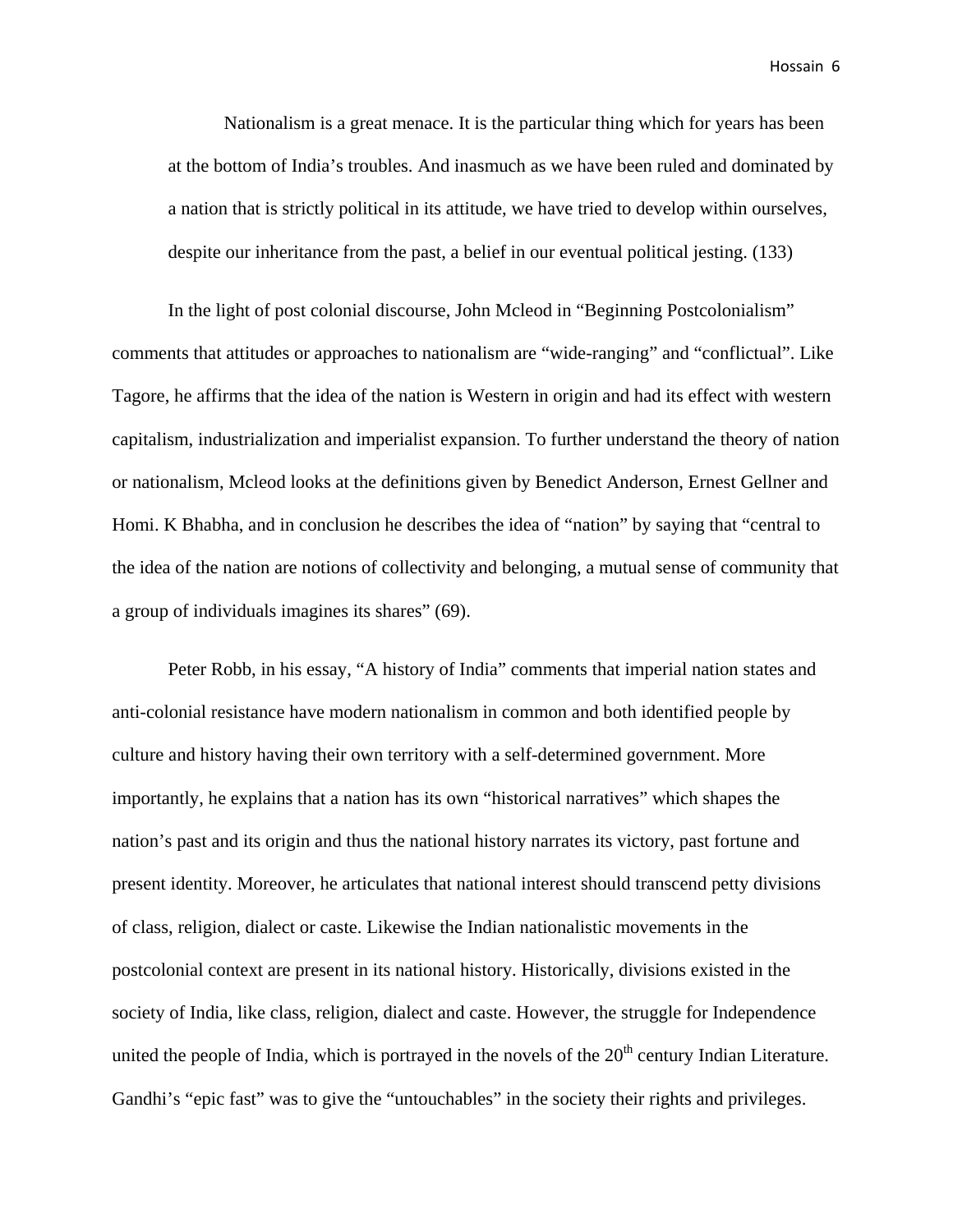Much of Gandhi's action was to create a casteless, classless society and develop unity in the nation, which is strongly depicted in the novels of Mulk Raj Anand, R K Narayan and Raja Rao.

India is multicultural, multilingual and has different religions. However, it has been seen that India, although being so diversified in every aspect, has been successful in uniting with the same fervor of nationalism to fight for freedom and independence. Benedict Andersons remarks in *Imagined Communities: Reflections on the Origin and Spread of Nationalism* that a nation is "imagined" because "the members of even the smallest nation will never know most of their fellow-members, meet them, or even hear of them, yet in the minds of each lives the image of their communion" (49). Also, according to Anderson, a nation has a standardized language that its members can understand. This is problematic in the colonial context because colonized nations like India had varied languages and dialects. Moreover, he states:

I am not claiming that the appearance of nationalism towards the end of the eighteenth century was 'produced' by the erosion of religious certainties, or that this erosion does not itself require a complex explanation. Nor am I suggesting that somehow nationalism historically 'supersedes' religion. What I am proposing is that nationalism has to be understood by aligning it, not with self-consciously held political ideologies, but with the large cultural systems that preceded it, out of which - as well as against which – it came into being. (51-52)

Evidently in the history of  $20<sup>th</sup>$  century movements, many rituals and systems were being abolished and uprooted. A more rational approach to attain freedom and liberty was advanced for during the time of colonialism. Benedict disagrees with the notion of nationalism or the modern theory of nationalism because a colonized land had no unified language, for example India.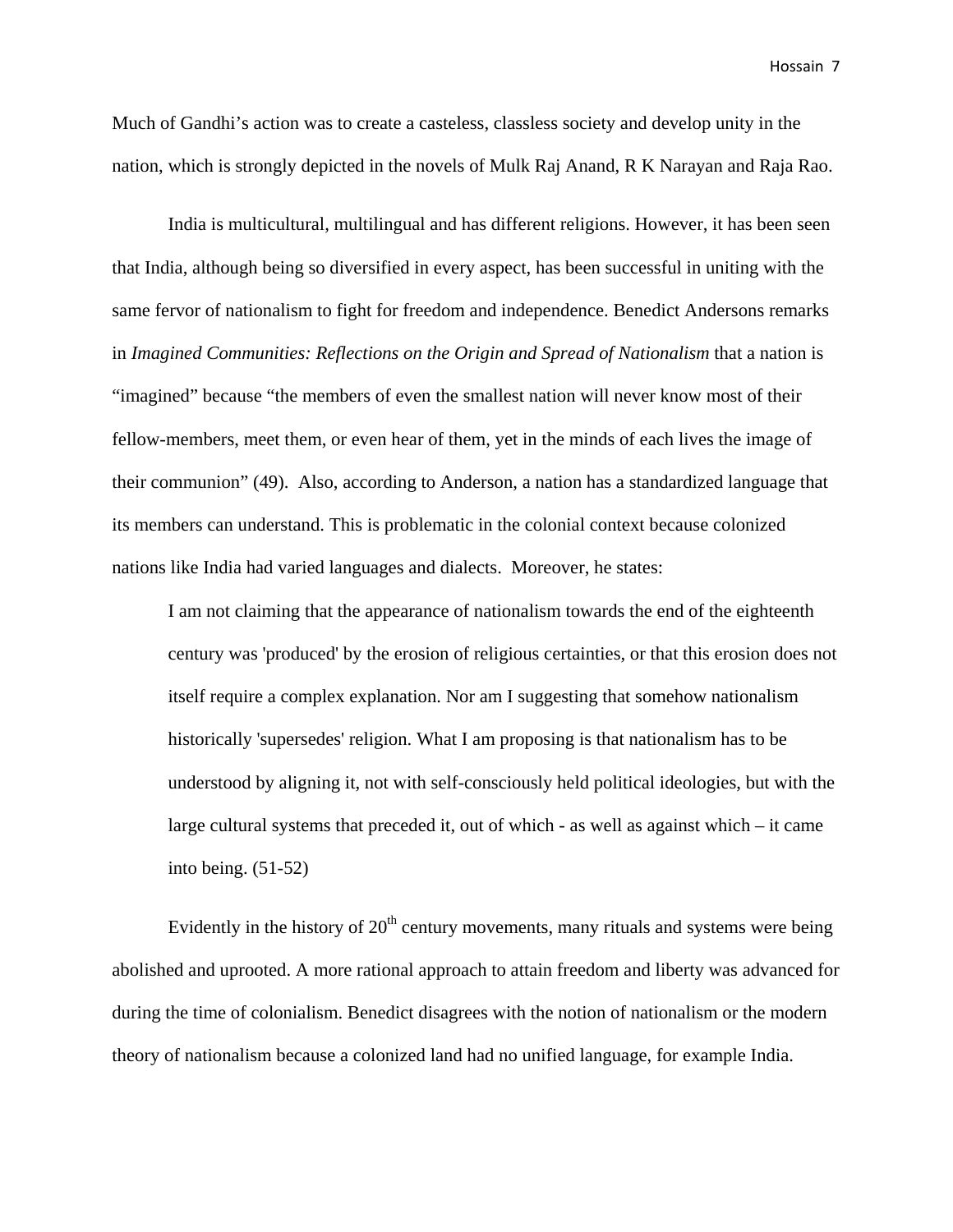Satish C. Aikant, in his essay, "Reading Tagore: Seductions and Perils of Nationalism", gives his perspective on how Tagore has viewed nationalism. He defines:

Nationalism is not a sporadic sentiment that suddenly appears, but gradually evolves when a nation's survival becomes threatened by an external power and thus, in an overreaction, harks back to its heritage through a variety of means. (2)

Aikant marks an important point that for India not being a "homogenous country", the people were united in a formal way only during and since the British rule. Moreover, according to him, "determinants of cultural nationhood, at least based on the European model, were either not present in India or took the form of various affiliations." (3) He also points out that India did not have a "major single language to unify its populace" in a way the diversified communities posed a threat to national unity. He agrees with Tagore that British education had forged nationalism in India, therefore he marks that Tagore "felt strongly against the idea of Nationalism derived from the European paradigm and internalized by Asian societies, often as chauvinistic assertion."(55) Although it can be said that it was perhaps not the aim of the British colonial education to unify the Indian populace. However, it can be understood that this dedication to nationalism was accepted by the people not as an acceptance of Western traditions, but as an anti-imperial stand.

#### Partha Chatterjee, in *Nationalist Thought and the Colonial World: A Derivative*

*Discourse,* provides contradictions of nationalism as an ideology in a colonial society seeking to free itself, for "nationalism sets out to assert its freedom from European domination. But in the very conception of its project, it remains a prisoner of the prevalent European intellectual fashions" (10). He states that Nehru embraced Gandhi's movement and his mass campaigns "with the demands of nationalism". The need of unity between the people of India demanded a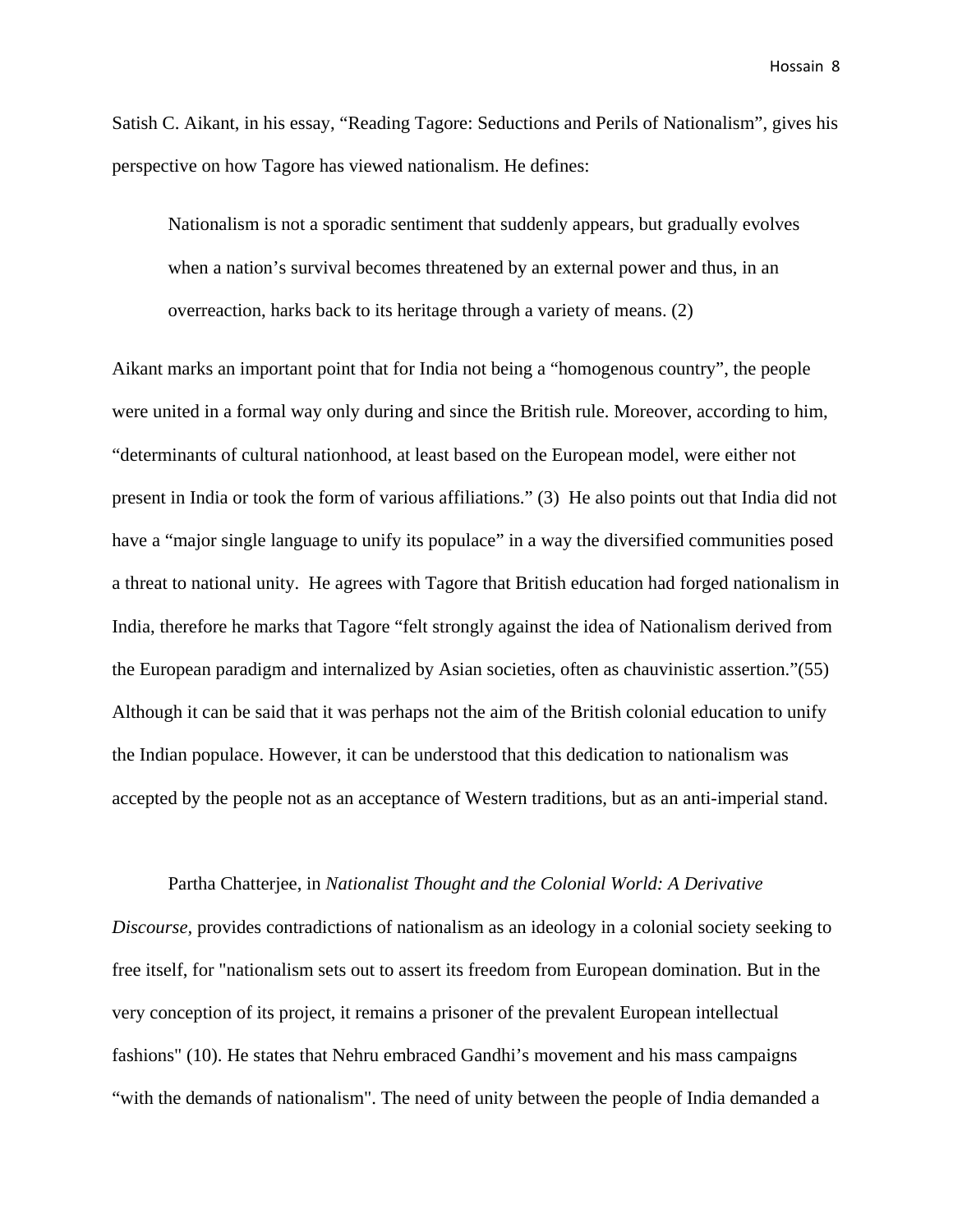sense of nationalism in the struggle for independence from British colonialism. Therefore, nationalism was a valuable ideal for Indian leaders. Historically, contributors, leaders and nationalists of Indian independence approached each national movements and revolts differently. Every leader had different ways and views to attain freedom and thus had different ideas of nationalism.

Sabyasachi Bhattacharya, in *The Mahatma and the Poet: Letters and Debates Between Gandhi and Tagore,* shows how Tagore and Gandhi approached different national movements. For instance, Tagore being against the idea of nationalism and violence mentions in reaction to Swadeshi Movement that "we may delude ourselves with the phrases learnt from the West, *Swaraj* is not our objective". (1) Also he expresses disagreement with the Non-cooperation Movement, where foreign goods and clothes were boycotted. According to Tagore, the struggle for India should have been without violence, moral and rational. The idea of boycotted English education and goods was not a rational approach, which Gandhi had initiated. Tagore maintained that passive resistance was a force which is not necessarily moral in itself since that can be used to either adhere to truth or subvert it. Tagore maintained that the central problematic of Gandhi's movement was the instrumentalization of the ideas of *ahimsa* and *satyagraha,* which found their ill-advised way into the boycott of education and the burning of clothes. In response to such views, Gandhi states that Tagore is unaware of the fact that English language had "commercial" and "political value" (278).

Ashis Nandy, in *The Illegitimacy of Nationalism: Rabindranath Tagore and the Politics of Self*, points to the fine distinction between nationalism and anti-colonialism. He writes that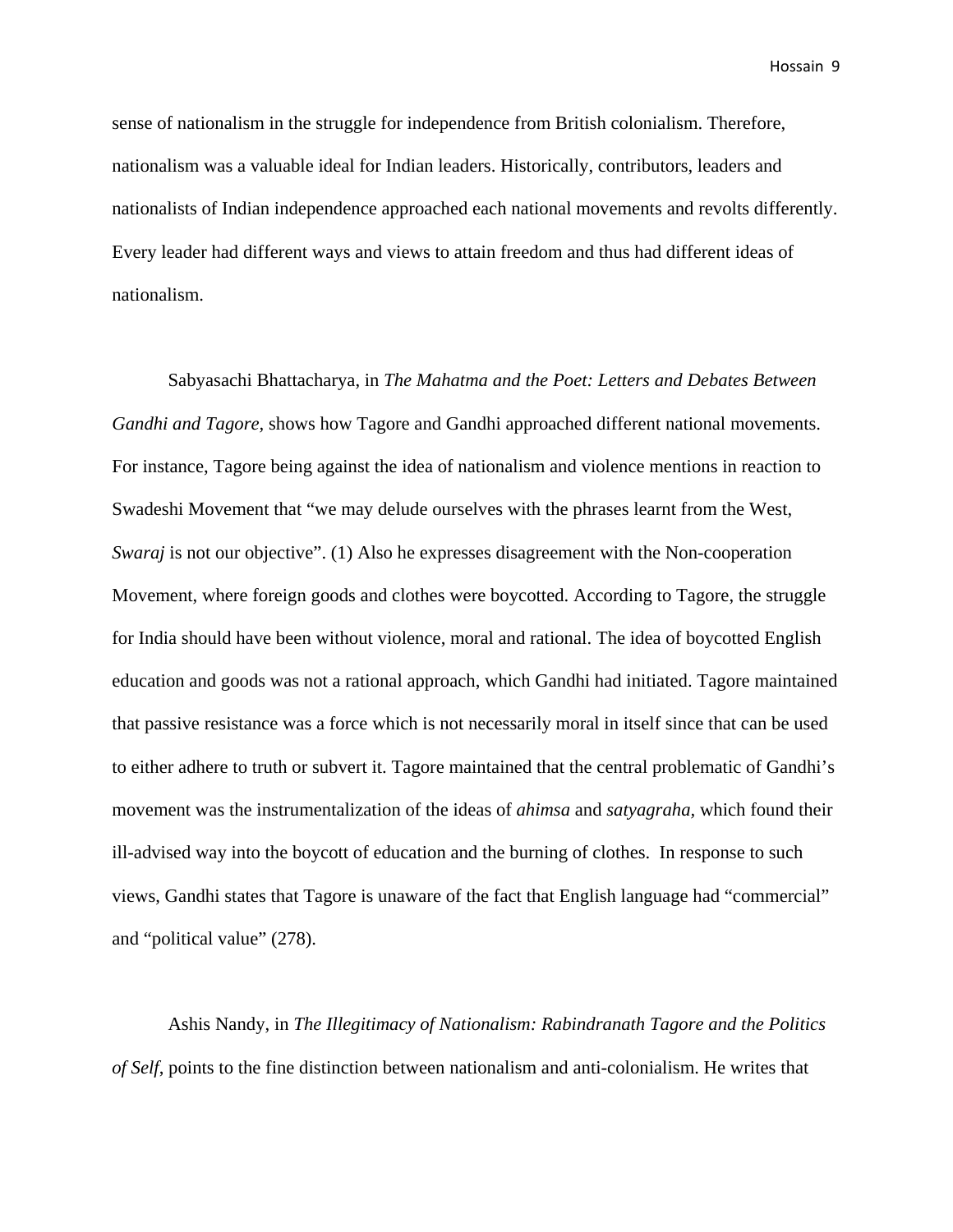"Tagore rejected the idea of nationalism but practiced anti-imperialist politics all his life… at a time when nationalism, patriotism, and anti-imperialism were a single concept for most Indians" (80). Gandhi, agreeing with Tagore's view of moral position, states that Indian nationalism was not aggressive or destructive.

Peter Robb in a "History of India" had established that "Thus Indian politics and modern parties developed in parallel with government, and colonial rule helped produce its own nemesis, nationalism" (178). It is noteworthy that Robb mentions the fact that this sense of nationalism was not only a "national response", but it was a new novel idea that a nation's ruler should be of their own kind and notionally representative. Nationalism, as a spirit, was always present in India as more of a religious and cultural concept than a nation. However, colonial domination with revolts and independence struggles led to the rise of nationalism. The idea of nation or nationalism may be a borrowed concept from the West; however it gave the leaders ways to achieve independence on the basis of the feeling for their own nation or country.

Looking at the history of Indian literature in English, we see that the themes of nationalism and socialism were mainly emerging in the 1930s and 1940s' novels. The new genera of "novels", was a new literary form for Indian writers. The 1930s and 1940s was memorable both for Indian nationalism and Indian novels in English. The novels played an important role in "embodying the radical visions of anti-colonial nationalism" (Leela Gandhi 168). They were looking at the nation as modern from the cosmopolitan outlook and dealt with themes of social and political issues. Their aim was not only to portray the political or nationalistic aspects of the condition of India, but also to look at the social issues; it is during that time that India stepped into modernity and hence there was a new outlook growing towards religious orthodoxy and traditional approaches, which later prevailed in India.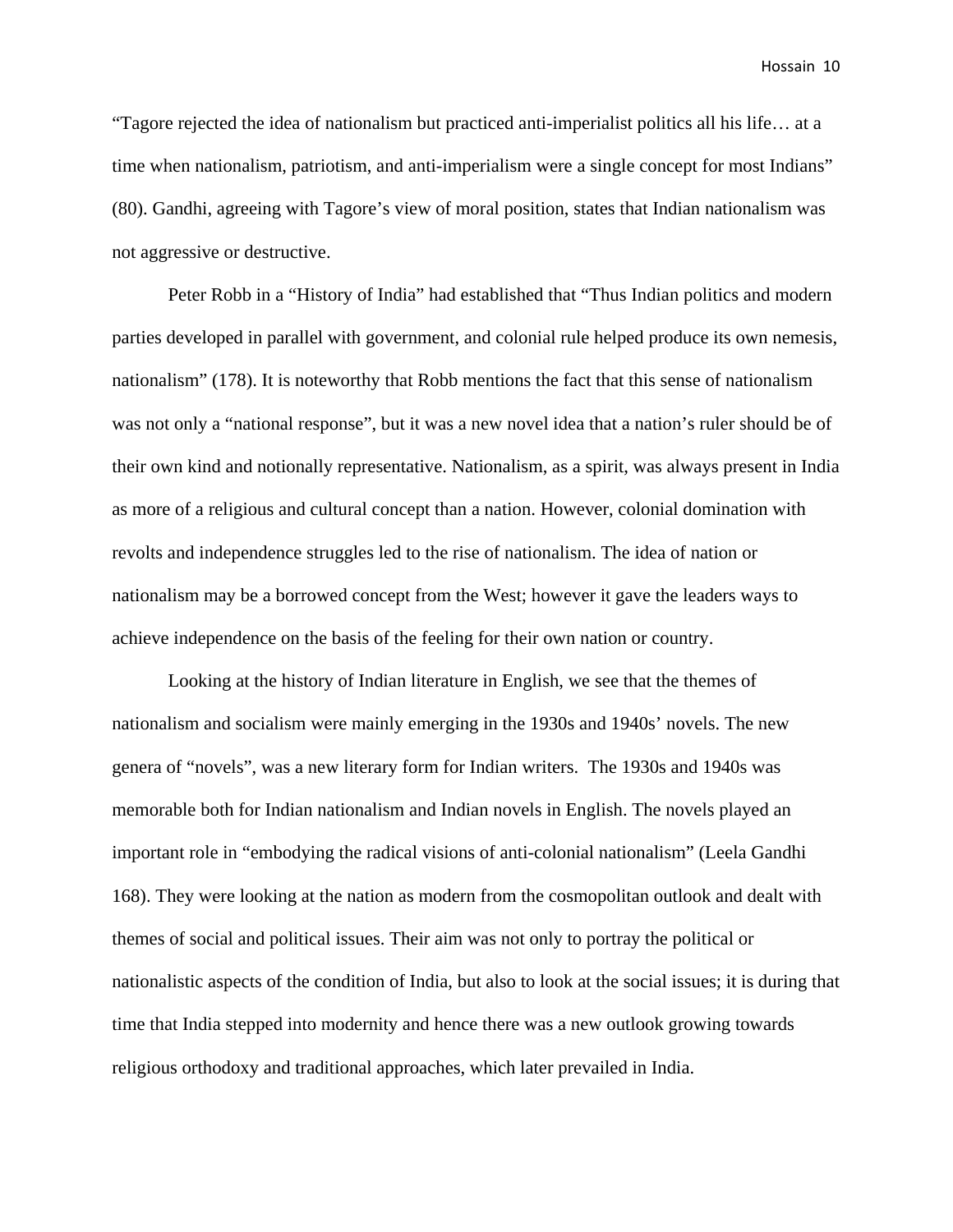Commonwealth literature was a term literary critics began to use from the 1950s to describe literatures in English emerging from a selection of countries with a history of colonialism. (McLeod 10). It incorporated the study of writers from the predominantly European settler communities, as well as writers belonging to those countries which were in the process of gaining independence from British rule, such as those from African, Caribbean and South Asian nations. In commonwealth literature, writers were in one way forging their own sense of national and cultural identity and trying to "transcend" into them too. Indian writers of the early  $20<sup>th</sup>$ century can be regarded as commonwealth writers, as commonwealth countries have almost always been contemporaneous with the development of a truly nationalist sentiment (12).

The Indo-Anglican writers adopted the language of the colonizers to reach the West and present the real India to them; to portray their nationalism and changes that they could adopt to make a new India. G. N. Saibaba, in his essay, "Indian Colonialist Nationalism in the Critical Practice of Indian Writing in English: A Critique", marks that "English literature has been a powerful enterprise towards constructing a kind of Indian nationalism mediated through the interpretation of the literary works in particular ways" (61). Saibaba also importantly comments what Srinivasa Iyengar feels is that "English literature is the authentic tool that can represent India as a nation more than any literature of the native language" (61). Hence most critics argue that Indian writing in English has always "portrayed" the social, political and cultural changes that have occurred in India along with Indian tradition and culture.

Although patriotism was the main theme of almost every writer before independence, their literary works had significant impact on the society. The novelists' themes revolve around social realities that try to capture the real India in contrast to what foreign story-tellers "who, with their limited possibilities of true experience, have seen only the surface of our way of life,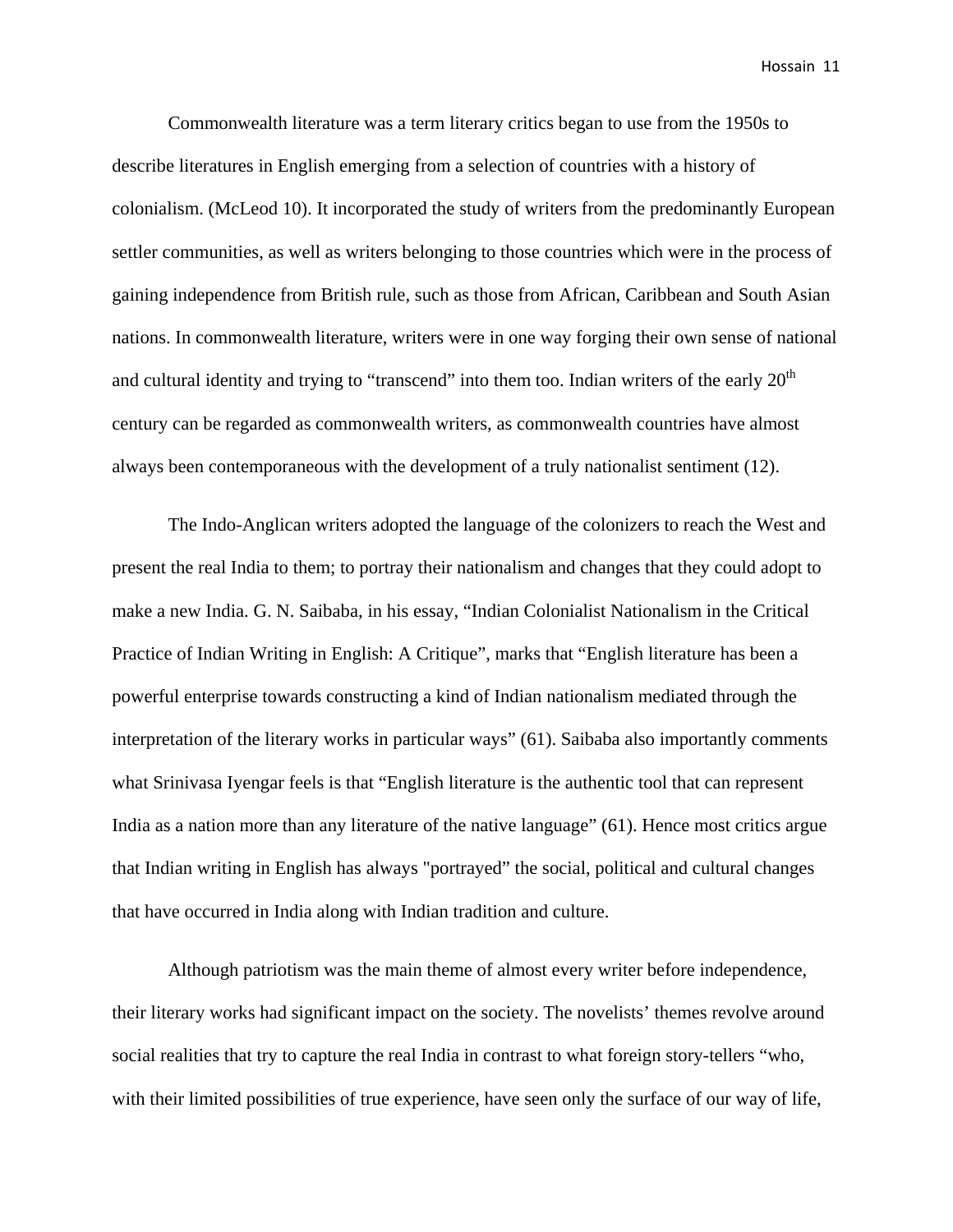failing to reach deeper into our spirit." (Shyam S Asnani qtd by Bhattacharya 155) It is only through these novelists that the West has tried to understand and appreciate how India thinks and feels.

Therefore in my following chapters, I shall introduce the Indian novels - Mulk Raj Anand's *Untouchables*, R K Narayan's *Waiting for Mahatma* and Raja Rao's *Kanthapura* individually. As my thesis focuses mainly on nationalism and socialism in the colonial phase, my chapters will explore the themes in the light of "Nationalism as a concept" in postcolonial theory. Moreover, it will look at how the writers have tried to incorporate the theme of nationalism and socialism mainly to depict India in the colonial period and thus had given Indian literature in English a new dimension. My paper shall also explore how nationalism or the ideas of independence and socialism have been analyzed in the context of India, and depict whether they portray the country as an as an imaginary nation or an authentic, realistic India.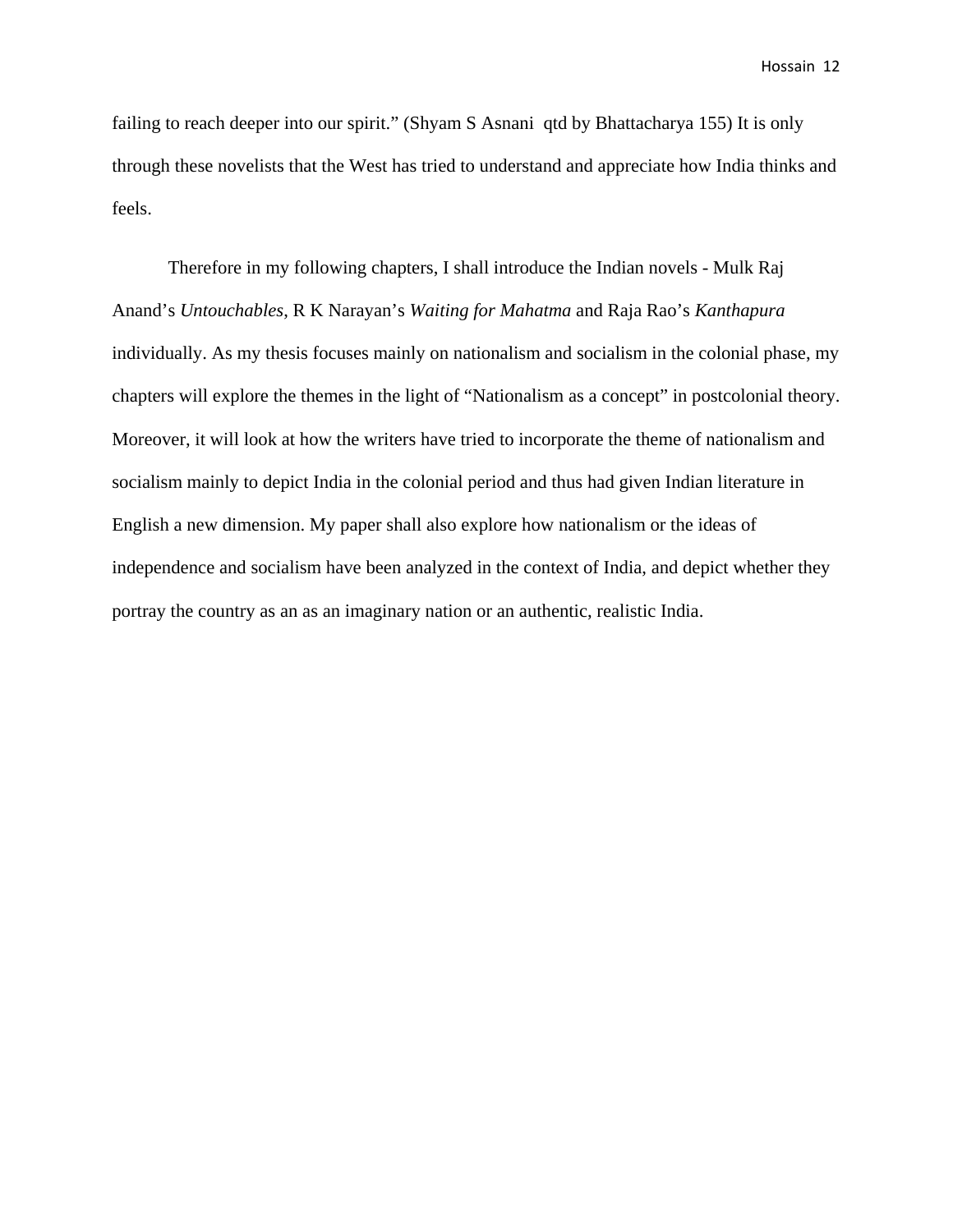#### **Chapter 1**

# **Eradication of the Class-System through Gandhi**

# **in** *Untouchables*

The novelists of the 1930s and 1940s are inspired by the emergence of two contexts: the social and political upheavals of the "Gandhian whirlwind" and the era of late modernism in Europe. Mulk Raj Anand is one of the commonwealth novelists and a revolutionary intellectual. Born under the British rule, he lived in the dichotomy of ideals of both the old Hindu traditions, which his religious mother preached, while the modern codes of his father had suffered conflicts and contradictions in his early life. However, what made Anand a prolific political writer is his opportunity to pursue Western education and on the other hand, a superior understanding of the Indian society and politics at the time of pre-Independence. Importantly, Karl Marx was a great influence on Anand, who then understood the importance of protecting one's own identity and fighting class conflicts.

Mulk Raj Anand began his political career in 1921, when he participated in the noncooperation movement. He later got involved in political actions, wrote journals and followed Gandhi significantly. The novel *Untouchable* is the creation of his experiences during his stay in Sabarmati Ashram.

Mulk Raj Anand's novel is the product of his experiences in India, which encompasses the differences in the social structure, especially in the Hindu society and the growth of "nationalism", emerging from the revolts by the subdued class. When he was brought face to face with the narrowness of caste, he was appalled to see how privilege and position dominated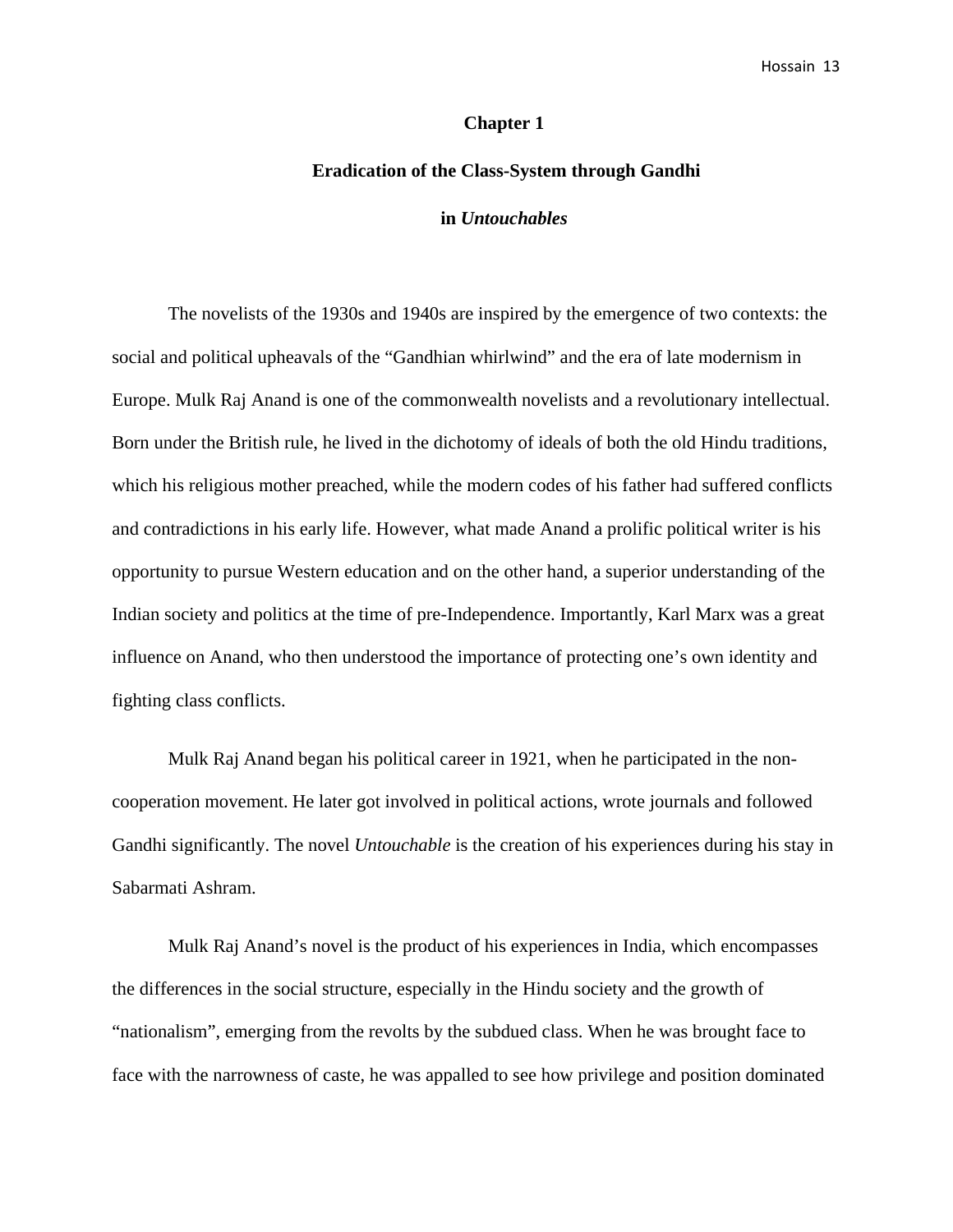the world, which disturbed him. Anand's *Untouchable* narrates a single day from the life of Bakha, a young sweeper living in the outcaste colony in a small cantonment in Northern India. The protagonist, Bakha, is in a degraded condition and wishes to be released from such a position. Conveniently, the novel covers the span from 1930 to 1940 when poverty, slavery and the inhuman exploitation of the masses were at the peak. It was Gandhi who had waged a war against the forces behind these evils and had given new visions to modernize India, instructing and campaigning against old traditions and customs, which is hinted at in the novels of the Indian writers.

Mulk Raj Anand's novel *Untouchable,* being his first novel, was revolutionary. Suresht Renjen Bald, in his essay, "Politics of a Revolutionary Elite: A Study of Mulk Raj Anand's Novels", states that Anand being revolutionary in his writings - which appeared before 1947 was banned by the British Raj because of the political choices that were seen in his novels. (473) He also mentions that Anand's political visions were communicated to the group he belonged to, the Western-educated elite, who were the "core of the politically conscious intelligentsia of pre-Independence India" like Mohandas Karamchand Gandhi portrayed in his novels.

The novel *Untouchable* is the narration of one day's incidents occurring in a boy's life Bakha, a sweeper. A scavenger or sweeper then in the Hindu society was not only an "outcaste", but also debased and demeaned in the society. The story develops in the town of Bulashah. The outcaste colony where Bakha lived is described as the "ramparts of human and animal refuse that lay on the outskirts of this little colony, and ugliness, the squalor and the misery which lay within it, made it 'uncongenial' place to live in." (Anand 1). Anand, in this novel had brilliantly captured the "double marginalization" of the lower-class Hindu people under the British Raj and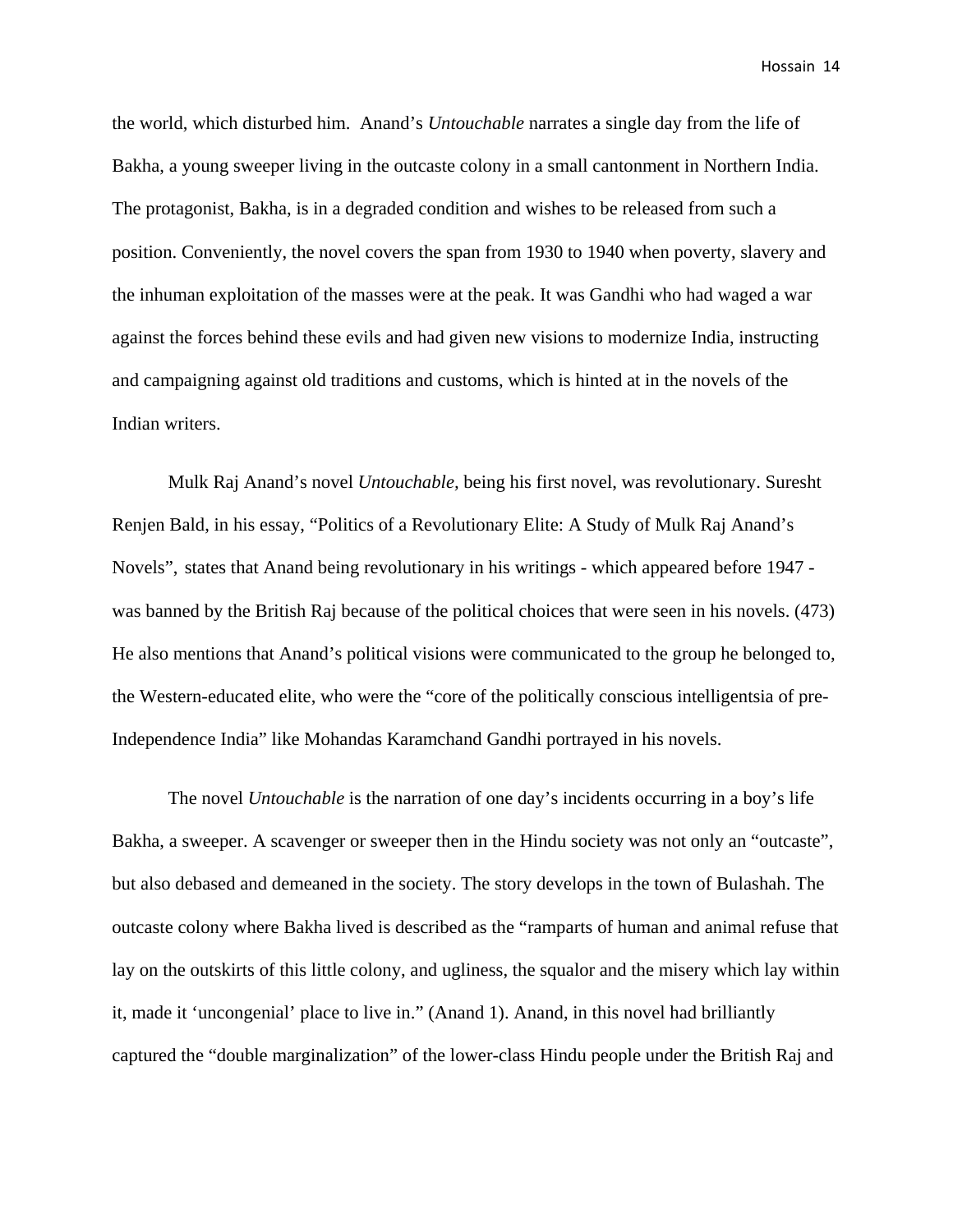the Hindu society. Also he had not only represented the people of India under colonialism but also had given voice and expressed views and feelings of the subaltern group like Bakha.

Bakha is a scavenger boy and the novel narrates his disastrous day that leaves him disheartened. Firstly, while walking through the streets of the town, a Hindu gets defiled by his touch for which he tries to apologize. Joining his hands in humility, he stands deaf and dumb. The people gather around the scene and abuse Bakha. He pleads, but no one feels pity for him. The defiled man gives a slap on Bakha's face and leaves the place. For the first time in his life, Bakha is made aware of his status as an untouchable in that moment; so much so that "every second seemed an endless age of woe and suffering". (40) It then echoes in his mind "For them I am sweeper, sweeper-untouchable! Untouchable! Untouchable!" (43)

Shyam M. Asnani, in his essay, "Towards a Closer Understanding of the Indo-English Novel" says that Anand deliberately uses a "robust style" while exploring the "unhappy vibrations of life" in order to instigate the consciousness of the modern Indian intellectual. His dialogues and descriptions, as Asnani says, have the features of "Indianess" (158) while writing in English.

 Moreover, K D Verma, in his essay, "The Metaphors of Untouchable and Coolie in Mulk Raj Anand's Novels *Untouchable* and *Coolie* and His Sense of Social Justice" notes that Indian literature should serve a social purpose, namely, the improvement of the Indian society and the enhancement of its people's well-being, which Anand had been successful in serving to the audience. Intellectuals like Anand were against blind orthodoxy and, as a follower of Marx, understood slavery or the caste system in India well and was absolutely against it. In addition, K. D. Verma remarks that "Gandhi's work appealed to him because the Mahatma was passionately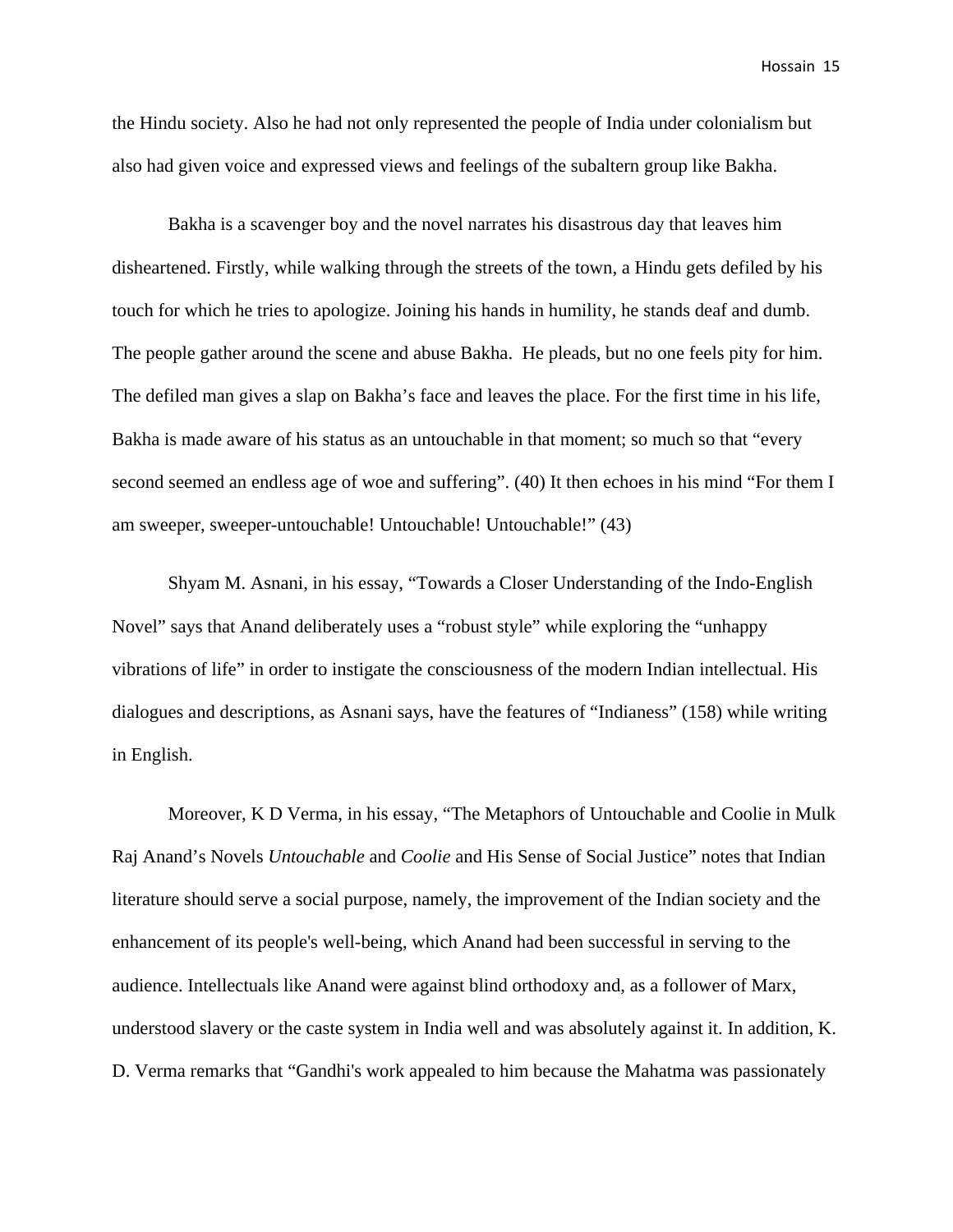devoted to the removal of untouchability and the stigma attached to cleaning human waste, by making it a personal duty for everyone. After his stay at the ashram, Anand was completely prepared to write *Untouchable*. All he had felt and thought up to this point about the Indian culture and the treatment of the untouchables in it went into the making of the novel". (191)

Bakha, later in the very day, while roaming outside the temple, curiously looks into the temple. A Brahmin sees Bakha on the steps and shouts at him for polluting the sacred temple premises. While climbing down the steps, he finds his sister Sohini standing in the courtyard frightened and speechless. She tells Bakha about the priest's attempt to molest her while she was cleaning his latrine. She further tells him that she screamed out of fear and the priest came out shouting that he had been defiled by an untouchable girl. An enraged Bakha decides to look for the priest, but Sohini stops him. As both of them realize their helplessness in face of the limitations of their caste, they decide to give up.

Bakha sends Sohini home and goes to an alley nearby to beg for food. When he starts shouting for food, unfortunately nobody responds. Tired and worn out from the hectic day, he sleeps on the wooden platform in front of a Hindu's house. A high caste woman comes out of the house on the call of a Sadhu. She shouts at Bakha for polluting her house saying, "'You eater of masters'…. 'May the vessel of your life never float in the sea of existence! May you perish and die! You have defiled my house!'" (63). Later she asks him to clean the drain to get a piece of bread. Bakha completes his work although he feels disgusted and pain-stricken with the humiliation he had to face in front of the Sadhu by the woman, for defiling her house.

Moreover, when the son of a high caste Hindu is hurt in the quarrel that takes place after the match, Bakha takes the wounded boy to his house. The mother, instead of showing gratitude,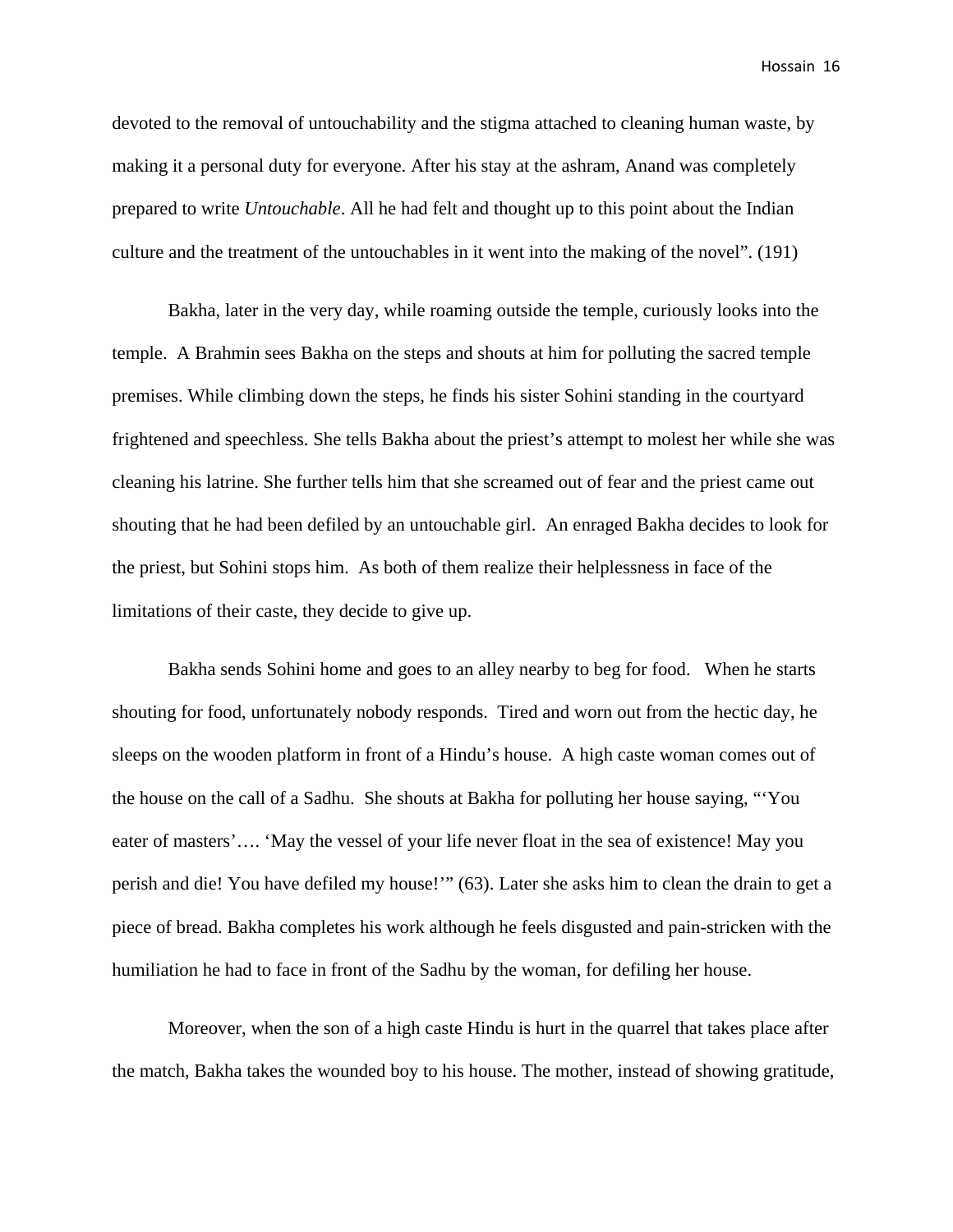shouts at Bakha for defiling her son and the house. Seeing his son wounded she shouts at Bakha and accuses her by saying "Oh, you eater of masters, you dirty sweeper! What have you done? You have killed my son!" (106)

As he returns home in the afternoon, his father welcomes him with abuses for bunking his afternoon latrine cleaning work. Utterly given up to despair, he goes out and sits under a papal tree, cursing himself and the day "I only get abuse and derision wherever I go. Pollution, Pollution, I do nothing else but pollute people. (107), "What a day I had! Unlucky, inauspicious day! I wish I could die! (111)

As an artist, Anand gave expression to the changes taking place in India during the end of the colonial period and also assisted the spirit of progress in the country, which were well marked in his novels. He considered his novels as a powerful literary form to serve as a vehicle of humanism. Anand, a socialist, revealed the condition of the outcaste, who had no voice in the Indian Literature like Bakha. The outcastes are at the mercy of the upper-caste Hindus for not only food, but even for water. For example, they are not allowed to draw water from the communal well, the only source of their water supply, by themselves. They would wait near the well for a caste-privileged person to come by and draw water to give it to them. According to Marx's view of history, civilization has not yet passed the pre-human stage. Verma agrees to Marx's concept that Civilization will become human only when society becomes class-less and human beings have ceased to exploit one another. At that stage, humanity will prevail and manifest itself fully. In the meantime, humanity exists but it is kept suppressed by the dominant classes in society. (Verma 36) Anand himself believed that there was turning point in the civilization of India during the political upheavals, where people would get rid of the unjust social system.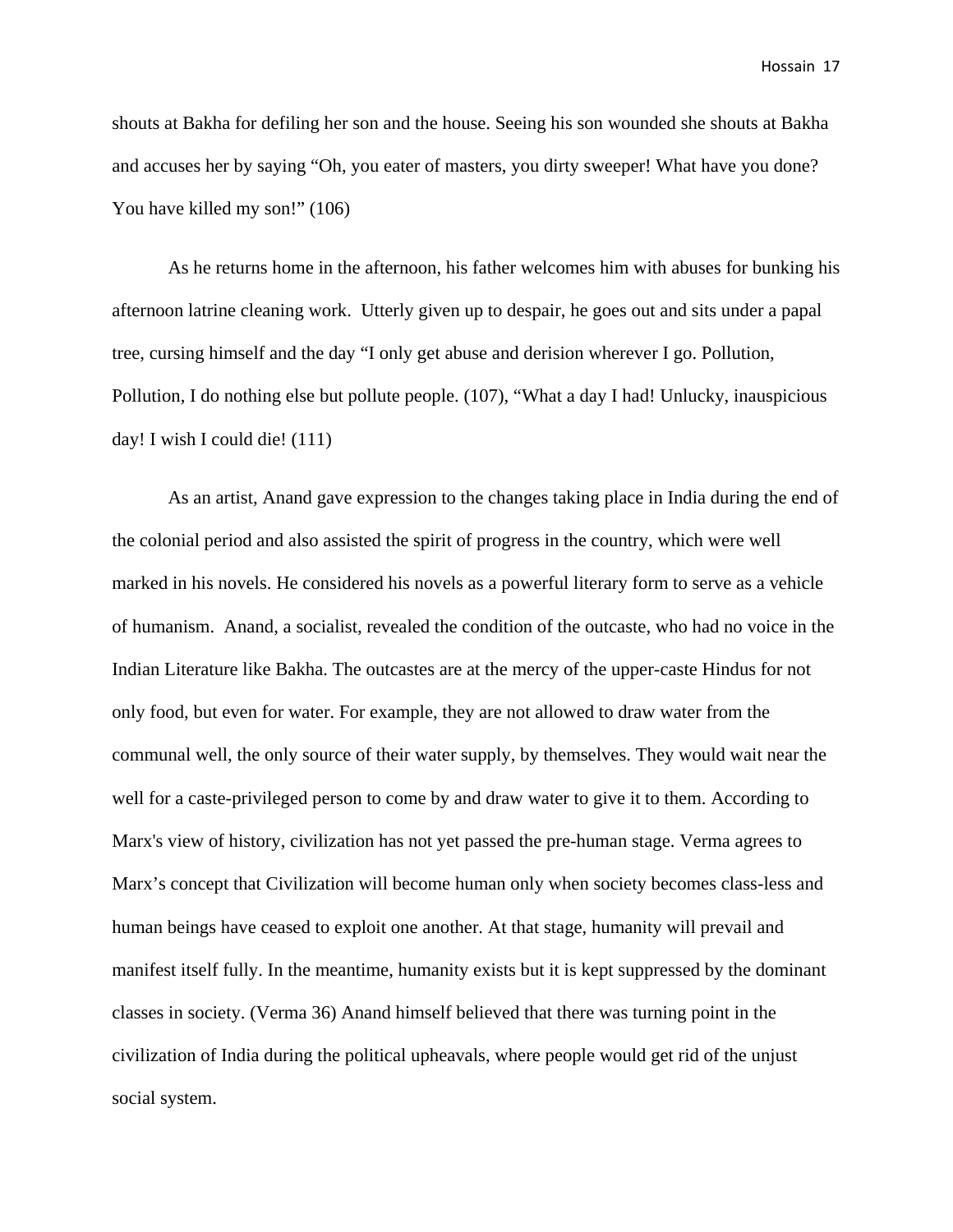Verma factually states that "contact with the West through the British rule had brought with it a modernizing influence on the Indian outlook" (190). This novel gives a vivid description of the western influence on Bakha and many like him. The advent of British rule not only brought changes in many traditions in the Indian lifestyle, but essentially influenced the fashion –what Bakha called it is "fashun"–which was the art of wearing trousers, breeches, coat, puttees and boots etc" (2). This fashion or imitation of the west started among the elite class of Indian society who were exposed to the West.

Anand named Bakha the "child of modern India" and portrayed him as a character, who feels himself to be in a position where he can find no place in his surrounding society of the upper class, but fancies the English ways and styles and has growing modern tastes. Bakha, although is a mere scavenger, understands the modern ways better than the upper Hindu society. He is ashamed of the Indian way of "performing ablutions, all the gargling and spitting" (10). His idea of the "English fashion" is predominant in his mind and is grateful when Charat Singh offers his kindness and gives him a brand new hockey stick. Bakha has a mind of a modern man as he wants lessons from "babuji", a fifth grade boy. Therefore, Anand comments that:

The spirit of modernity had worked havoc among the youth of the regiment. The consciousness of every child was full of a desire to wear Western dress, and since most of the boys about the place were the sons of babus, bandmens, sepoys , sweepers, washermen and shopkeepers, all too poor to afford the luxury of a complete European outfit. (92)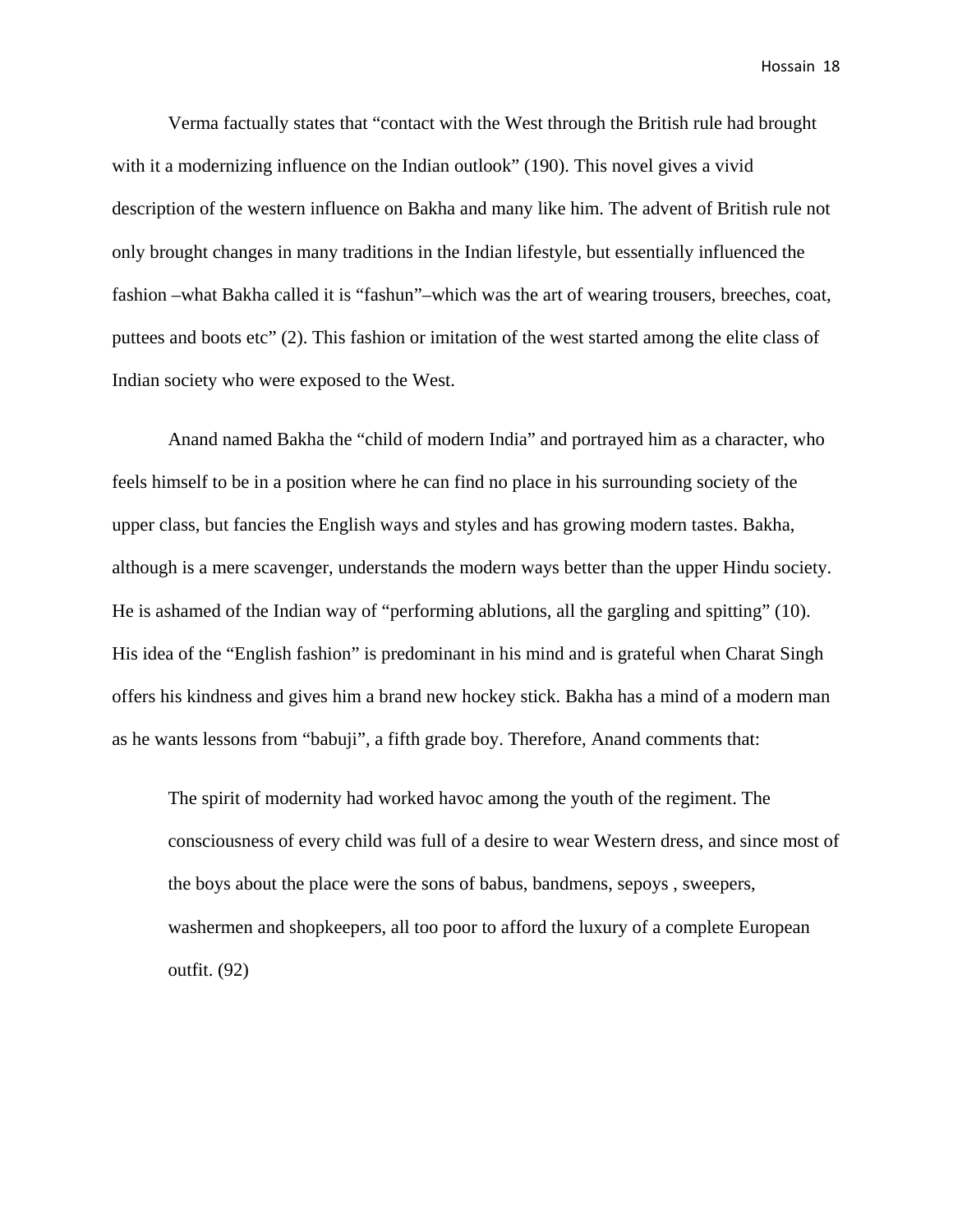Anand presents the priest as a supporter of the British rule, who tries to manipulate Bakha to accept Christianity. Bakha is only interested to hear the priest because of his European clothes. Being a sweeper, he still does not accept Christianity even though he knew he could live a better life. The Colonel not being successful to influence Bakha hints at the gradual failure of the British colonial rule. The Colonel's wife shouts at him for bringing a 'bhangi' at her house. Bakha runs away from the church. While wandering through the railway station, he hears the news of Mahatma Gandhi's arrival in the town. He rushes to Golbagh to hear Gandhi's speech. Renjen Bald, when commenting on Mulk Raj's revolutionary attitude in his novels, mentions that "Marxism also gave Mulk Raj a viable way of coping with the distasteful and appealing West: he could accept scientific and technological achievements yet reject capitalism." (480)

Through Bakha, Anand has tried to portray the Indian society, where the people were doubly suppressed – firstly by the British, next by the caste system. Mahatma Gandhi is presented in the novel as the figure that has knowledge of the modern world and thus instructs the path to self-government or "Swadeshi". This novel also suggests how the growing nationalism among the people and leaders brought about great transitions from the old ways to new ones and the modern India. Anand had tried to bring in the "policy of Divide and Rule", where the British Government wanted to give the untouchables a separate legal and political status and to alienate them from Hinduism.

Historically, Gandhi regarded untouchability as the greatest blot on Hinduism and also considered this division of the Hindu caste as one of the major drawbacks for which India was not being able to overcome the British rule. Here, Gandhi's main concern was the removal of untouchability and so he called the untouchables "Harijans", people of God; to unite the people. Bald examines that Anand's novel mainly focuses on the injustices of society; his abortive and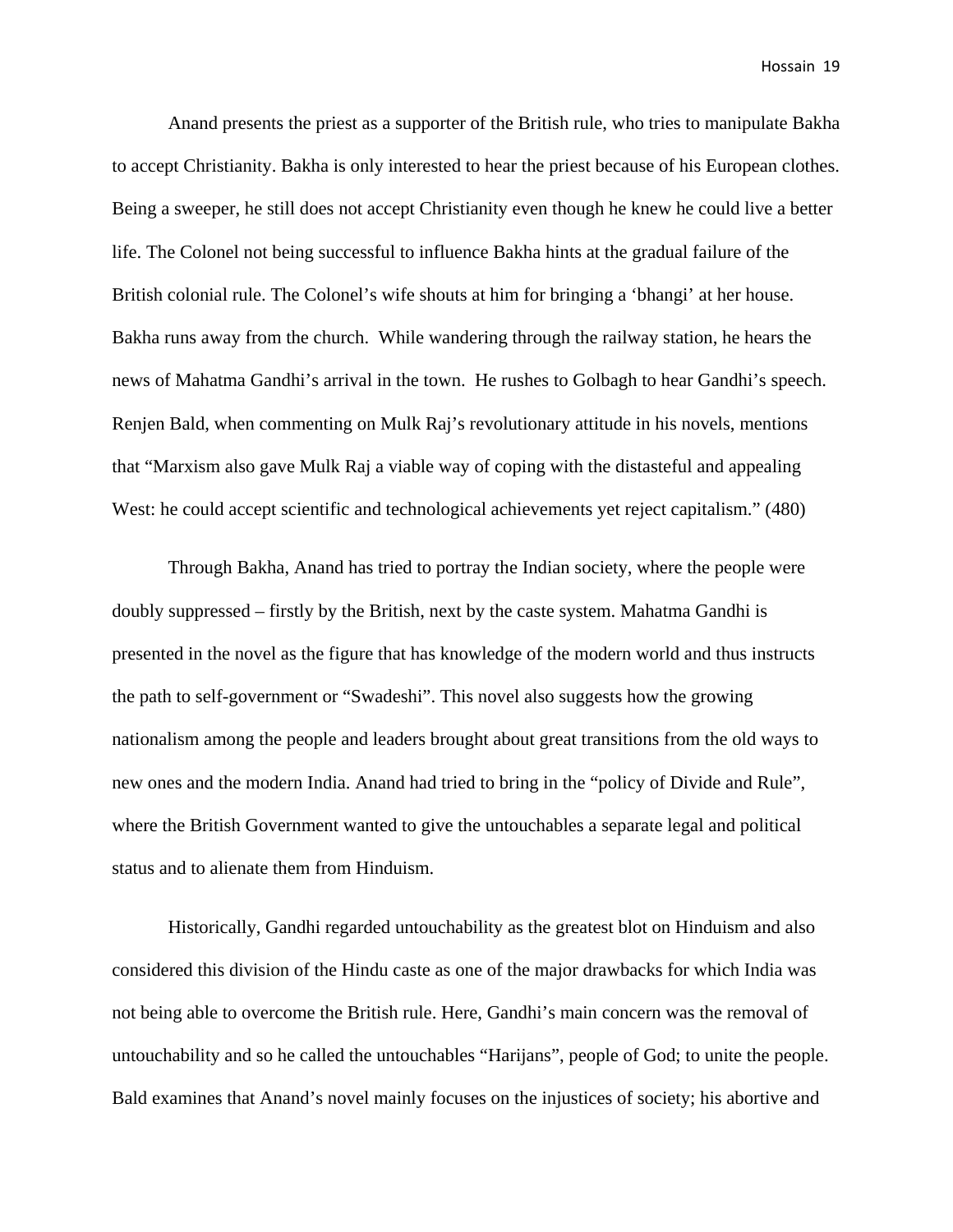misdirected attempts for a better life in the existing unjust state; and the appearance of the revolutionary hero, who shows him that realization of a good life is only possible after the destruction of the present order(480). This was mainly because of the situation at the time of Mulk Raj's writing. With the sight of Gandhi, the character Bakha forgets all his miseries from the whole day. In his long speech, Gandhi expresses his wish to be reborn as an untouchable. He calls them 'Harijan' and the cleaners of Hindu religion. He also warns them against their bad habits and asks them to stop accepting the cooked food for their work. Through the conversation between the two pro- and anti- Gandhi groups, Bakha comes to know that the only solution to eradicate untouchability is the use of machines or the flush system. Anand wanted to awaken the exploited, suppressed and dehumanized class of the society. Anand's suggestion of the flush system and changing of the old habits of the sweepers hints at what Bald mentions: "Mulk Raj's treatment of industrialism, though influenced by Marx-ism, possesses uniquely Indian ingredients" (27).

It seemed their insides were concentrated in the act of emergence, of a new birth, as it were, from the raw, bleaky wintry feeling in their souls of the world of warmth. The taint of the dark, narrow, dingy little prison cells of their one-roomed homes lurked in them, however, even in the outdoor air. They were silent as if the act of liberation was too much for them to bear. (27)

Like the above statement by Anand, Bakha, although unaware of the conditions of India or the act of independence, understands less about what Gandhi instigates. However, Anand, in his *Apology of Heroism* reflects that the revolutionary heroes of his novels are supposed to have this awareness, and are expected to set an example for their followers. As revolt against authority is the central theme of Mulk Raj's novels, Gandhi is the pathway to Bakha's independence.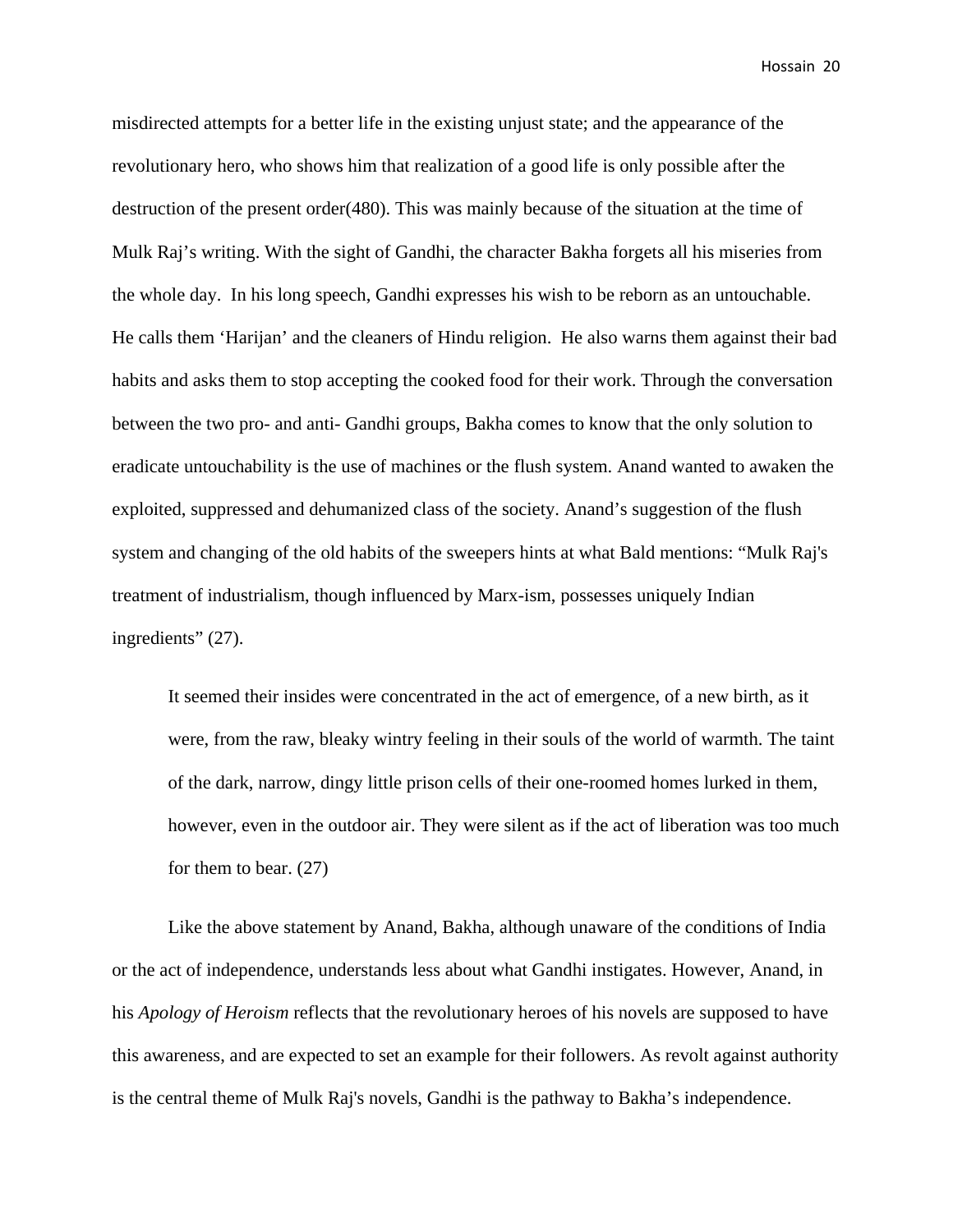Characters are projected in Anand's novels as representatives of the 'marginalised class' and 'subaltern class' searching the way of self- identity. Characters like Bakha always breathe under the dark shadow of identity crisis. The protagonist of *Untouchable* is gravely colonized by the social, political, religious and traditional structure of the Hindu society. He suffers because of his low caste birth. One of the speakers from among the crowds professes to the people that "We must destroy caste, we must destroy the inequalities of birth and unalterable vocations. We must recognize an equality of rights, privileges and opportunities for everyone". (145) *Untouchable* is the representation of human suffering and man's inhumanity to mankind, who are under the hegemonic structure. Also with modernity, religious nationalism gave its way to Indian nationalism as old tradition and orthodoxy changed to modernity. In the end what is important to understand is to find one's own identity, which Gandhi as a revolutionist in Anand's novel has given Bakha by liberating him from the status of an 'untouchable'.

Anand's *Untouchable* under the critical theory and post-colonialism studies is regarded as one of the novel which has given voice to suppressed class. The way the marginalized society is projected and the issues of colonialism is explored is interesting. 'Can the Subaltern Speak?' by Gayatri Chakravorty Spivak is been read as illustrating her own position as a postcolonial intellectual, who is concerned to excavate the disempowered and silenced voices of the past from the material and political context of the present. Similarly, Anand's novels thus can be studied as subaltern studies where the dominant class has been given voice for the first time in English novel before Independence. Anand had tried to depict his novel *Untouchable* in the social context of India's rigid class and cast system or the subaltern which is eradicated by the events European colonialism and national independence.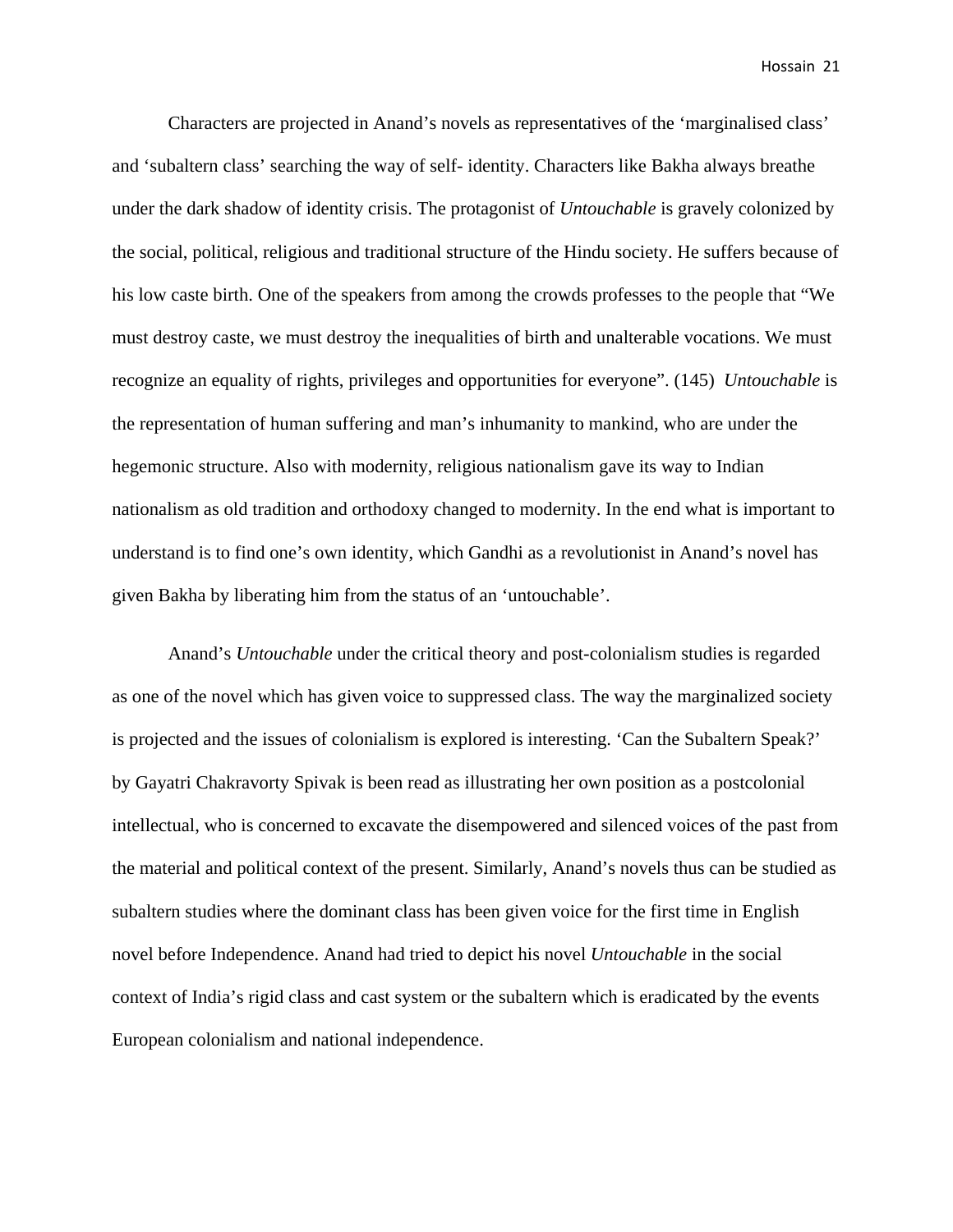#### **Chapter 2**

# **The Gandhian spirit in the** *Waiting for the Mahatma*

R. K. Narayan is one of the Indo-English novelists and a realist fiction writer, who had succeeded in the portrayal of real India and its people in many of his novels located in his imaginary place "Malgudi". Narayan's novel *Waiting for the Mahatma* is one of the novels, which had used the idea of basic nationalism and depicted the problems with identity and India's journey towards independence during the colonial rule. Although many critics and Narayan himself claims that he always intends to avoid political and social commentary in his novels, *Waiting for the Mahatma* does cast sufficient light on the larger social and historical setting of his fiction, the major historical events and about British colonialism and Indian independence in a larger context.

*Waiting for the Mahatma* tells the story of two young people of Malgudi, Sriram and Bharati. Sriram is an orphan young man brought up by his pampering grand-mother, whom he called Granny. On his twentieth birthday, his Granny entrusts him a considerable amount, which she had kept in her account. The money was the pension from Sriram's father, who had been killed in the War. He came into contact with Bharati and fell in love at first sight. He met her as she was making a tin collection for the freedom movement. Bharati's father had been shot dead while offering Satyagraha against the British during the first Non-cooperation Movement. She was then an infant and later adopted and brought up by the Sevak Sangh, a Gandhian institute, as a foster daughter to Gandhi.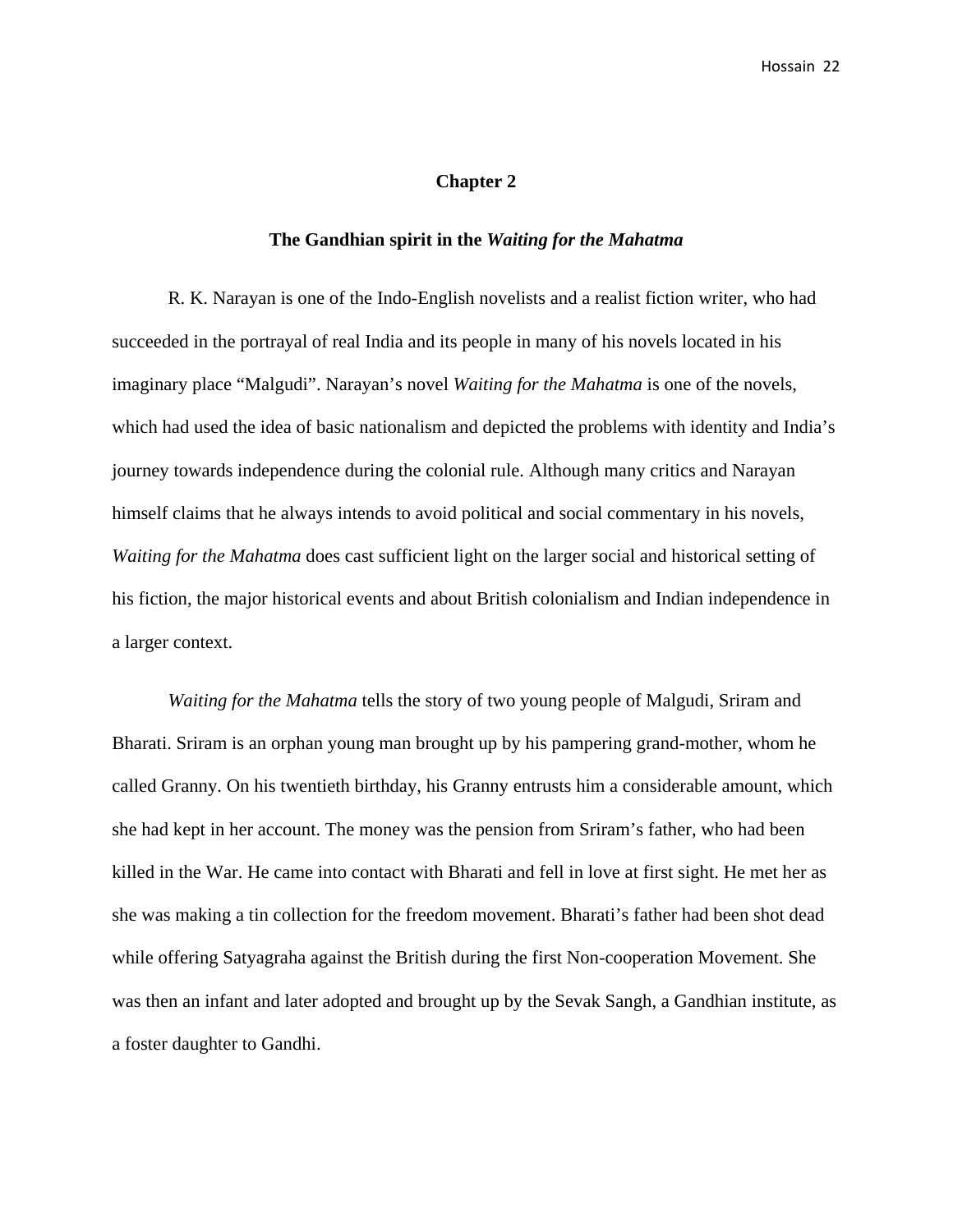The love of Sriram and Bharati went on in the background of the struggle for independence launched by Mahatma Gandhi. Bharati's first loyalty was to the Mahatma and the marriage between Sriram and Bharati could be possible only when Gandhi gave his blessings to it. Meanwhile Sriram, a pleasure seeking man, was totally changed to a freedom fighter and a follower of Gandhi. He was imprisoned for several years as punishment for derailing a train. Finally he is freed from the prison as India wins independence. In the end, Sriram and Bharati wait for the Mahatma at the Birla Mandir in New Delhi to obtain his final consent for their marriage. Having received the consent, they attend the prayer meeting of Gandhi, where a young man shots Gandhi dead.

Fascination for the West has been a common feature of the people of the Orient. As the novel is situated in the colonial setting, Sriram's admiration for the West is prominent in the novel. He always admired the portrait in Kanni's shop "of the lady with apple cheeks, curls falling down the brim of her coronet, and large, dark eyes." (6) and also he wished his dead mother looked like "that portrait of European queen with apple cheeks and wavy coiffure" (5). In *Gandhism and Indian English Fiction: The Sword and the Sickle, Kanthapura and Waiting for the Mahatma* Patil, V. T. and H. V. Patil comments on Sriram's attraction towards white complexion that "This is typical of many young people who were (perhaps even now are) more in love with the glamour of the West than with the culture of their own poverty-stricken mothercountry" ( 87).

R K Narayan's novels mostly capture the individual and spiritual growth of his characters in Malgudi. In this novel Sriram transforms from a selfish modern materialist to a spokesman of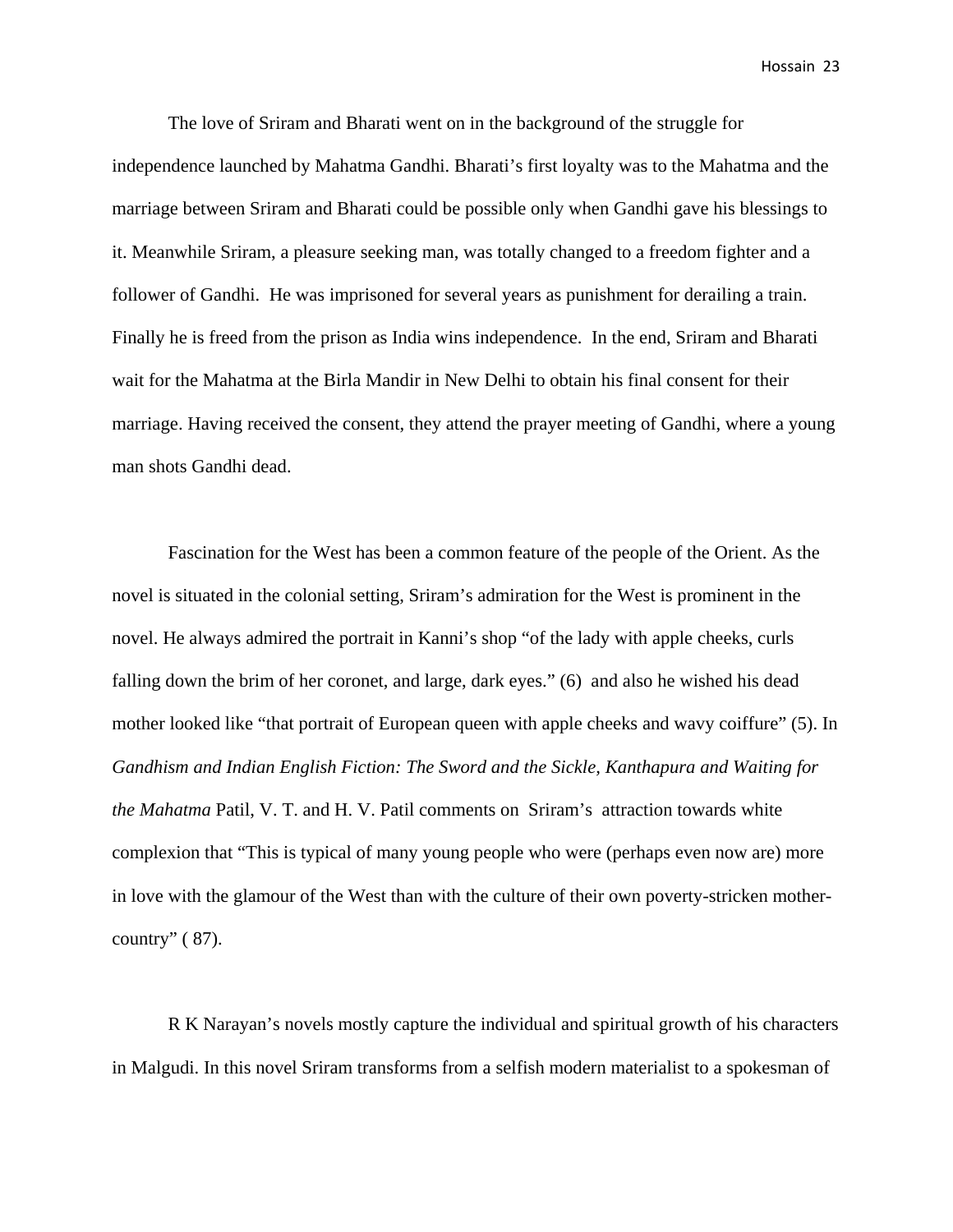traditional values, swaraj and nationality in this book. Sriram in the beginning lives a moderately lavish life however, by following Gandhi, Bharti and Gorpad he completely changes. Eventually, in the novel Sriram finally learns to spin with the help of Bharti and in exchange of the yarn, he gets warm clothes of the same count. Thus, one day he gets his Khadi clothes, a simple dhoti and a *jibba* stitched by the village tailor. He takes off his mill manufactured clothes and "heaped them in the middle of the street, poured half a bottle of kerosene over the lot, and applied a match" and he says:

Sriram explained to the gathering, fascinated by the leaping flames: 'I will never again wear clothes spun by the machinery.' The Dhoti and *jibba* were heavy, it was as if a piece of lead were interwoven with the texture. But he felt it was something to be proud of. He felt he had seen and reached a new plane of existence. (99)

Also, Sriram's encounter with the timber-contractor makes him say that " This is not the time to for acquiring wealth. This is the time to join in the fight for Independence" and explains the manhouts on elephants that the work that they were doing by cutting down timber was for the destruction of this world and in the end asserts, "Don't strengthen the hands that is oppressing you" (107). Moreover while advocating "Quit India" in the village of Solur he meets a Shopman who sells foreign goods. Agitated by the shopkeeper's ignorance affirms:

"I am very sorry that you are a liar, in addition to being a seller of foreign black market stuff. I am prepared to lay my life at your threshold, if it only will make you truthful and patriotic. I will not leave this place until I see you empty all your stock in that drain, and give me an undertaking that you will never utter falsehood again in your life. I am going to stay here till I drop dead at your door."' (118)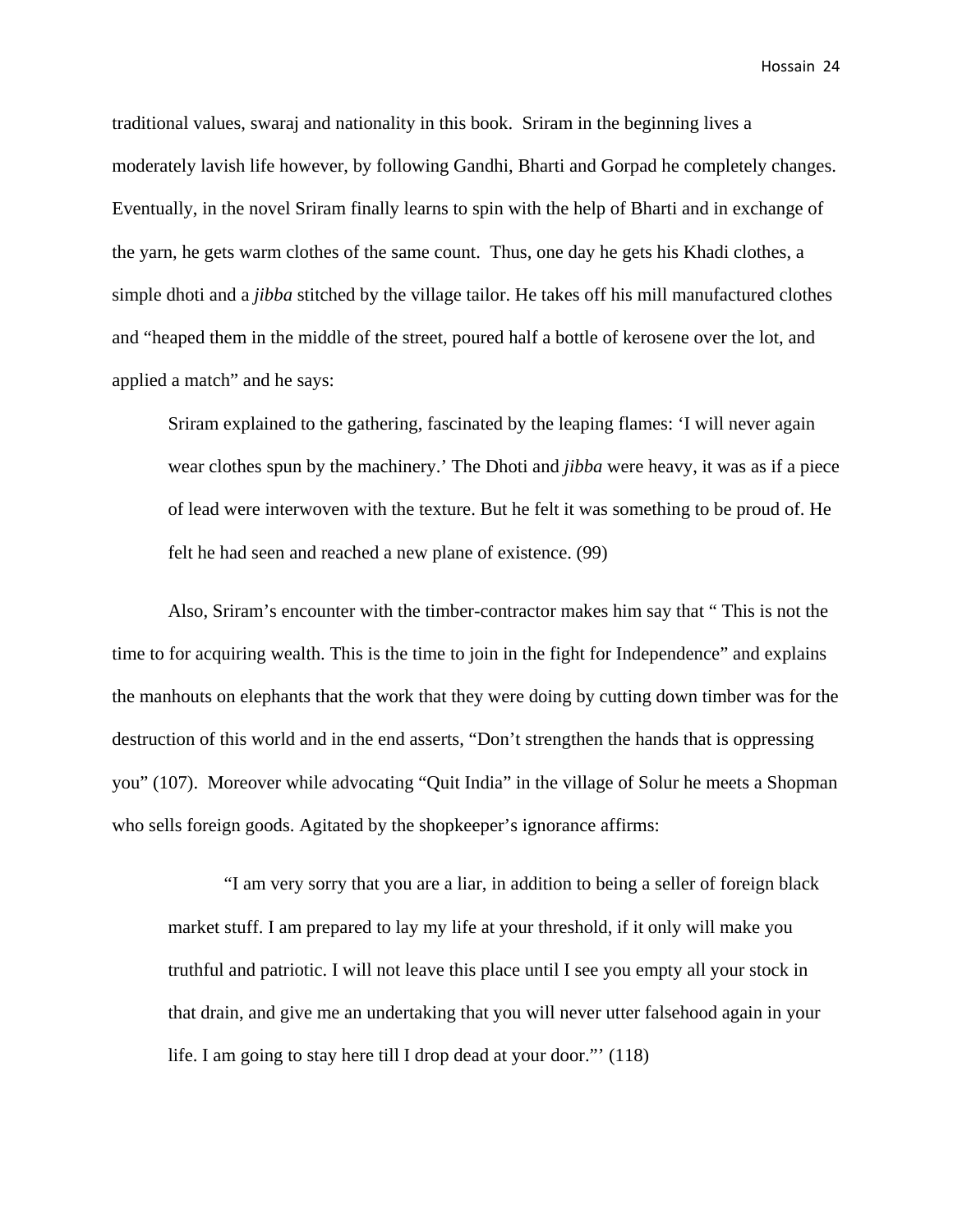Furthermore he explains to the crowd present there about Gandhi's "Dandi March in 1930" (120) which were only to repeal salt tax. Hence, Sriram's words and actions show that he was totally transformed into a disciple of Gandhi; his transformation was from materialism to spirituality and to a patriot.

In the novel, Gandhi's modern views on democracy were in conflict with the traditional views of the characters. As Satish C. Aikant writes:

Much of the narrative rests on the divergence between Gandhi's teachings and the manner in which the people adopt these in practice. They have their own individual motives for joining Gandhi. Sriram joins the movement because he wants to remain close to Bharati in order to follow her wherever the movement may lead them. The chairman entertains Gandhi to show off his palatial house and exhibit his worldly wealth against Gandhi's spiritual wealth. Mr. Natesh wants to wear the halo of Gandhi's words by interpreting his speech to Tamil. (94)

When Mathieson offers Sriram a glass of juice, it appears so tempting to Sriram that he could not but accept it:

Sriram could merely mumble. 'Thanks,' and drained his glass. The passage of the juice down his throat was so pleasant that he felt he could not interrupt it under any circumstance. He shut his eyes in ecstasy. For a moment he forgot politics, Bharati, strife, and even Mahatmaji. Just for a second the bliss lasted. He put down his glass and sighed. (113-114)

This passage shows how Sriram was tempted. In the conflict between spirituality and materialism, falls victim to materialism though only for a few minutes.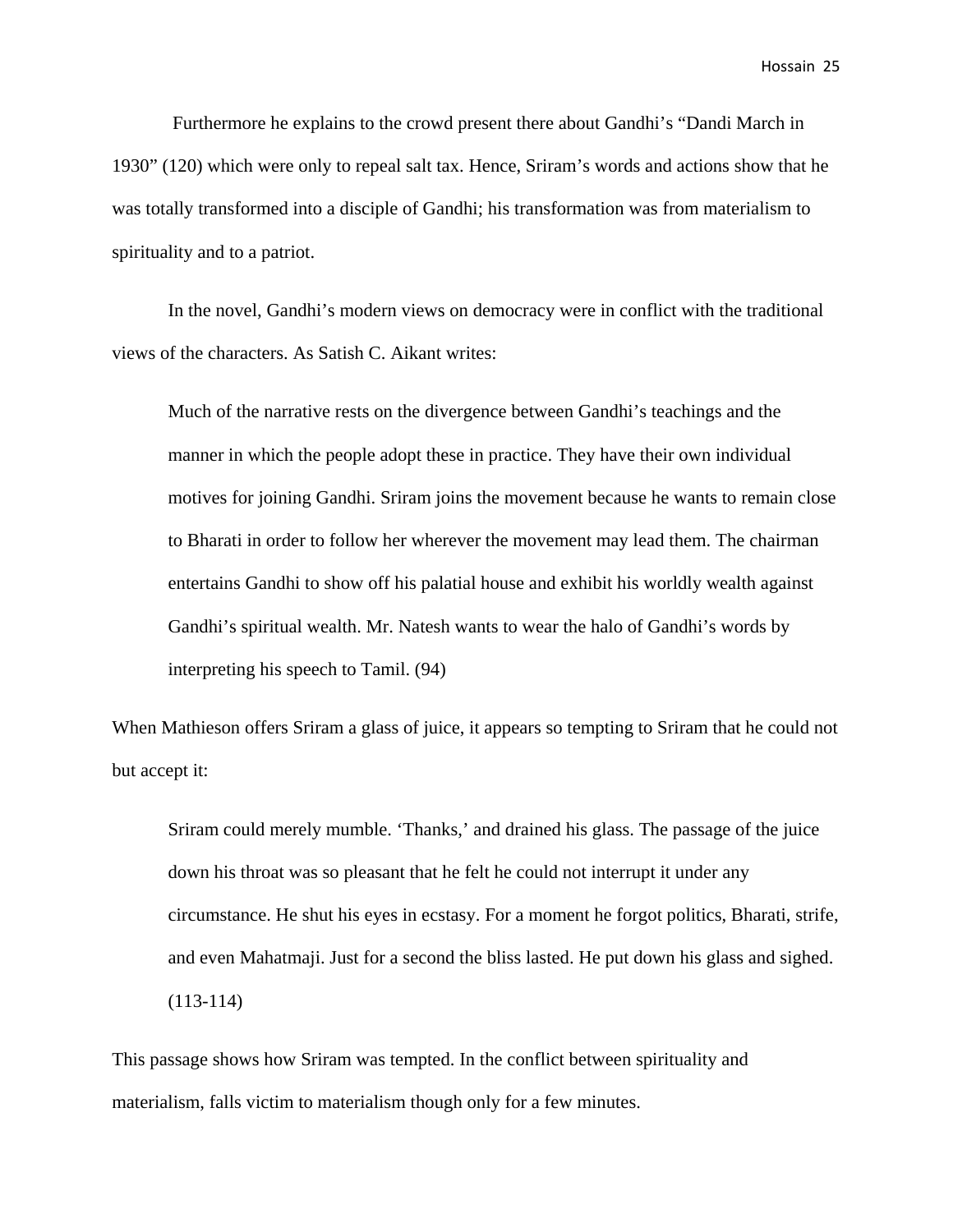In *Waiting for the Mahatma*, Narayan presents Gandhi not as a symbol, but as a character, who took part in the development of the plot. Gurugopal Mukherjee in "R. K. Narayan's Mahatma Gandhi in *Waiting for the Mahatma*" agrees that "The incidents of the novel were interwoven with such historical incidents as Gandhiji's struggle for Indian independence, the Quit India Movement and that fatal evening of the  $30<sup>th</sup>$  January, 1948, when the great devotee of non-violence fell a victim to the assassin's bullets" (45). Narayan did not present Gandhi in terms of great political events, but in relation to ordinary events, while retaining his historical authenticity. "He showed how ordinary people with no pretence to any idealism reacted to this great man", comments Mukherjee (48). We see Gandhi, as the eyes of the millions of his countrymen would see Gandhi; as a saint, a Mahatma, a living legend, inspiring veneration and worship. When such a character as this is introduced into the novel, inevitably he overshadows and dwarfs all the others in it.

Although Narayan knew that Gandhi was no mere politician, he bought in good measure the political development in Gandhian decades in his novels. For, as a writer of fiction, Narayan's interest in politics and political ideologies had always been minimal. He himself had testified more than once that politics does not interest him as a creative writer (Pankaj Mishra 196). However we can say that R K Narayan is not indifferent to political happenings. The several incidental references to the political events in his works, early and late, demonstrate how observant he is. In this novel, although there is mention of Gandhi but it is not political. However, Uma Parameswaran in "*A Study of Representative Indo-English Novelists,* for instance, has asserted: "It is a Gandhian novel...and the theme is Gandhism." Therefore we can say that *Waiting for the Mahatma* is a controversial and mature novel. Gandhian politics, of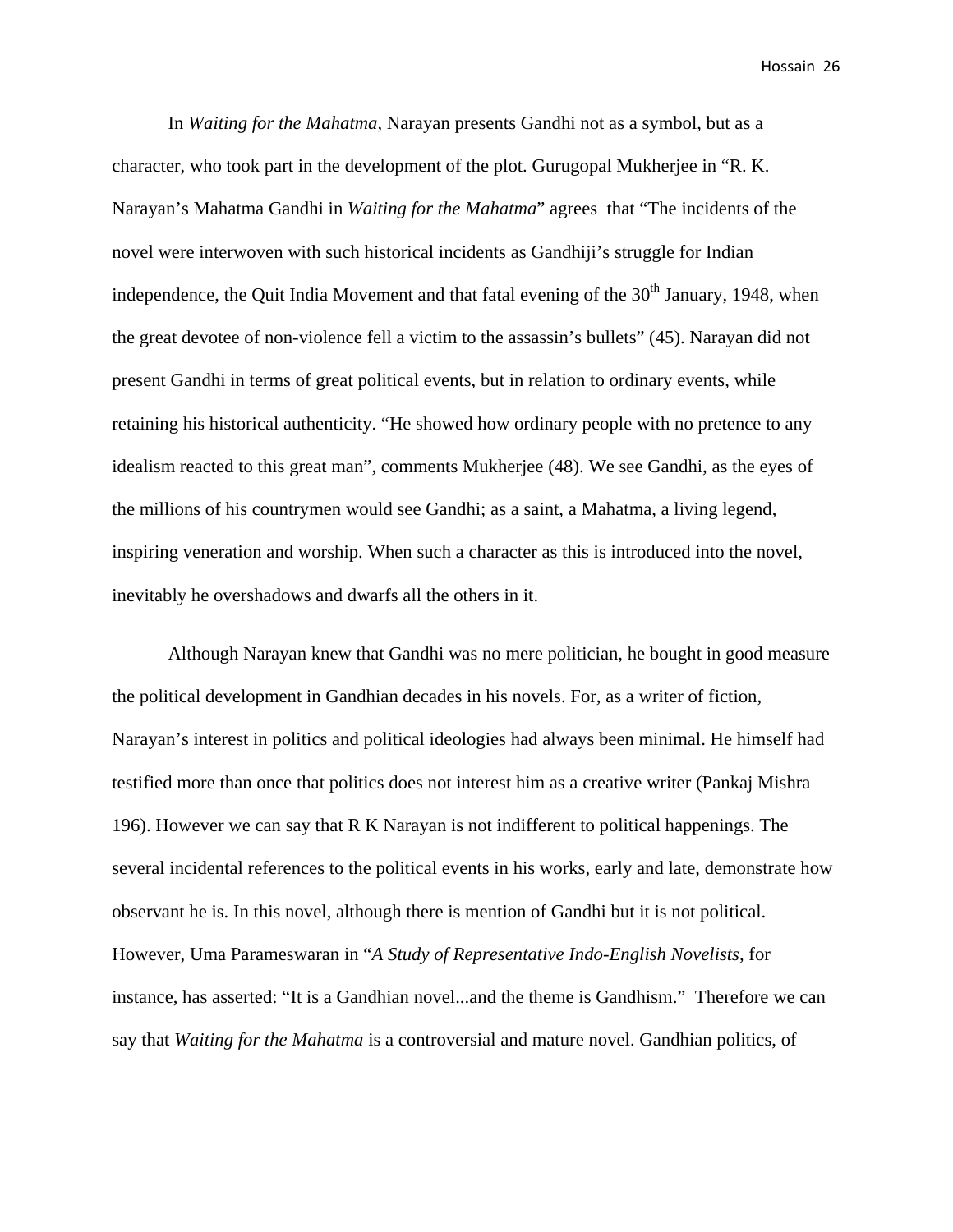course, are not left out, because they cannot be, but played down and relegated to the background.

Later in the novel Gandhian ideas like 'Satyagraha'*,* and political developments such as the 'Dandi Salt March' and the 'Quit India movement' are brought in, in so, far as they can be understood by people who are ordinary and average. In fact it is through the eyes of Sriram, whose perception and understanding are very limited, that Gandhi and the struggle for freedom are seen. Thus he novel gives with effortless ease a faithful account of Gandhi's habits and routine activities–his walks, his spinning, his hours of prayer and rest, his love of children and his disarming ways with people of all kinds.

Though the title proclaims that it is a novel about Gandhi it is not a "Gandhi-Novel." Some critics argue that the readers, especially Indians are dissatisfied with the novel since they do not find the warmth and glorification of Gandhi in it. People do not find in the novel the same Gandhi who is seated in their minds like a god. Similarly *Waiting for the Mahatma* is not a "political novel" properly called. As R. A. Jayanta in "Portrayal of Gandhi in Waiting for the Mahatma" writes "As is his wont, Narayan aims at telling a straightforward story of some belonging to Malgudi, the town of his mythical imagination" (57). Hence it explicates that Narayan only wanted to focus the humane qualities of Gandhi in this novel.

Thus we can say that *Waiting for the Mahatma* is the study of a Gandhian disciple's, Sriram's struggle to accommodate Gandhian principles in his life. The novel presents a study of the bewilderments, the uncertainties, the struggles and the human failures of the disciple who only imperfectly understand his master, and whose attempts to follow the latter's teaching involve a battle not only against external circumstances but also against deeply ingrained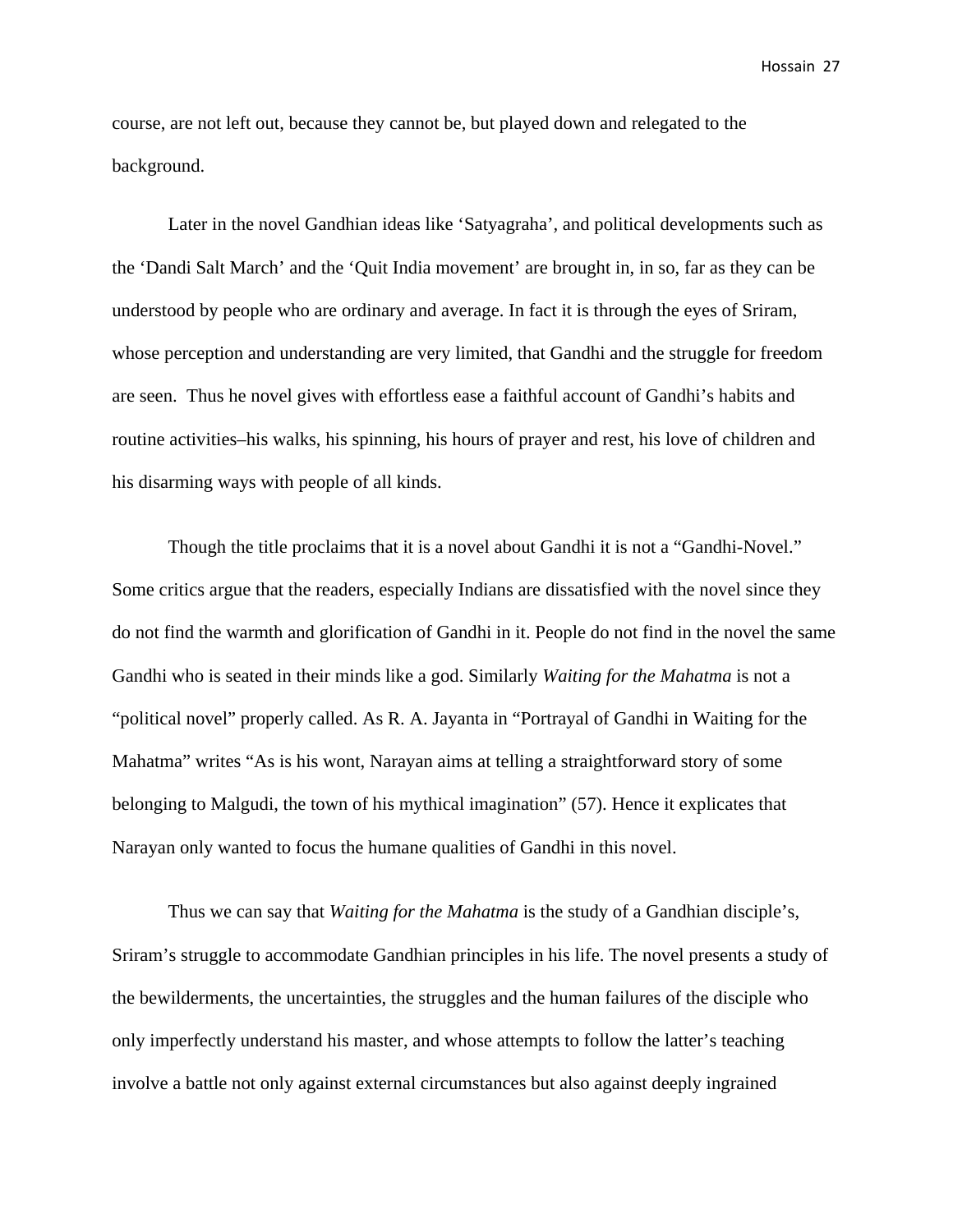unsaintly aspects of his own imperfect nature. Above all, the novel throughout is a call for modernity—a fight against traditional suppression, as because it is resistance against oppression by the British colonialism. Here, Gandhi's revolutionary ideas and practices are contrasted with the views of the orthodox traditionalists like the shopman, timber-contractor, the teacher and the villagers. The freedom struggle in India under his leadership was aimed at making India a free democratic country. The noble democratic values of liberty, fraternity and equality were embodied in him.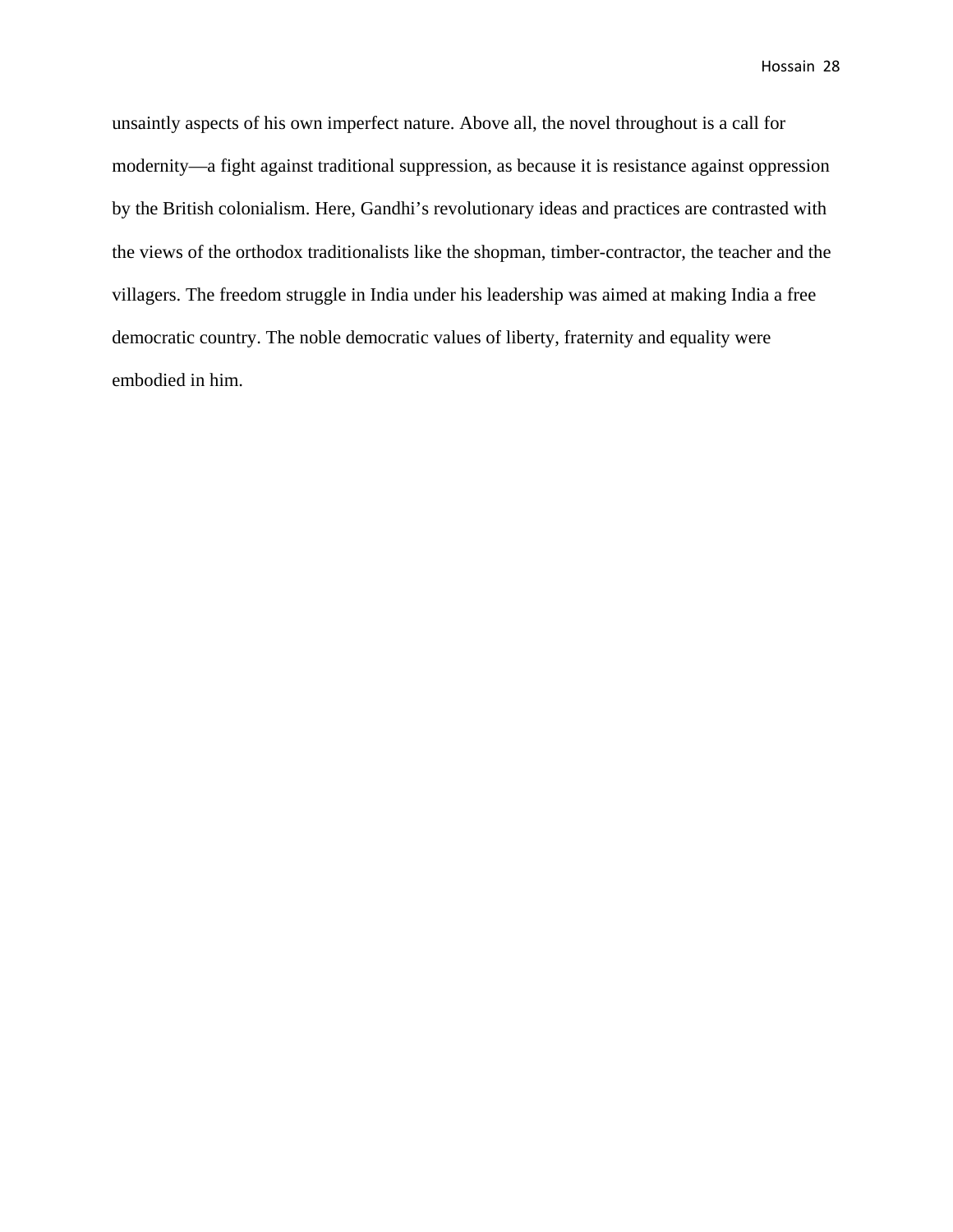# **Chapter 3**

## **The Gandhian Whirlwind in** *Kanthapura*

*Kanthapura* is the first and major novel of Raja Rao before Independence. It is one of the few novels by an Indian writer in English that is almost entirely untouched by Western values or attitudes. The novel's foreword discusses Rao's difficulty as a writer not only in writing in English language, but also using the style of the English novels. Rao in his foreword of *Kanthapura* states that "One has to describe in a language that is not one's own the spirit that is one's own", which is difficult. Therefore he thinks that appropriation of style and language to the English language and the literary form, novel has been quite difficult; as in to maintain the "Indianness". *Kanthapura* was discovered and read with interest after independence, and gradually came to be recognized as a classic of the Indo-Anglian fiction as one of the most remarkable village novels ever written by an Indian in English. *Kanthapura* is a realistic and impartial presentation of the impact of the Gandhian movement. The novel has a history of inducing wild patriotism and presents the change in the social structure with the advent of nationalism.

Raja Rao's first novel *Kanthapura* is the story of a village in the south of India named Kanthapura. The novel is narrated in the form of a 'sthalapurana' by an old woman of the village, Achakka. Kanthapura is a traditional caste ridden Indian village, which is away from all modern ways of living. Dominant castes like Brahmins are privileged to get the best region of the village whereas Sudras and Pariahs are marginalized. The village is believed to have been protected by a local deity called Kenchamma. Although the caste system is maintained, in this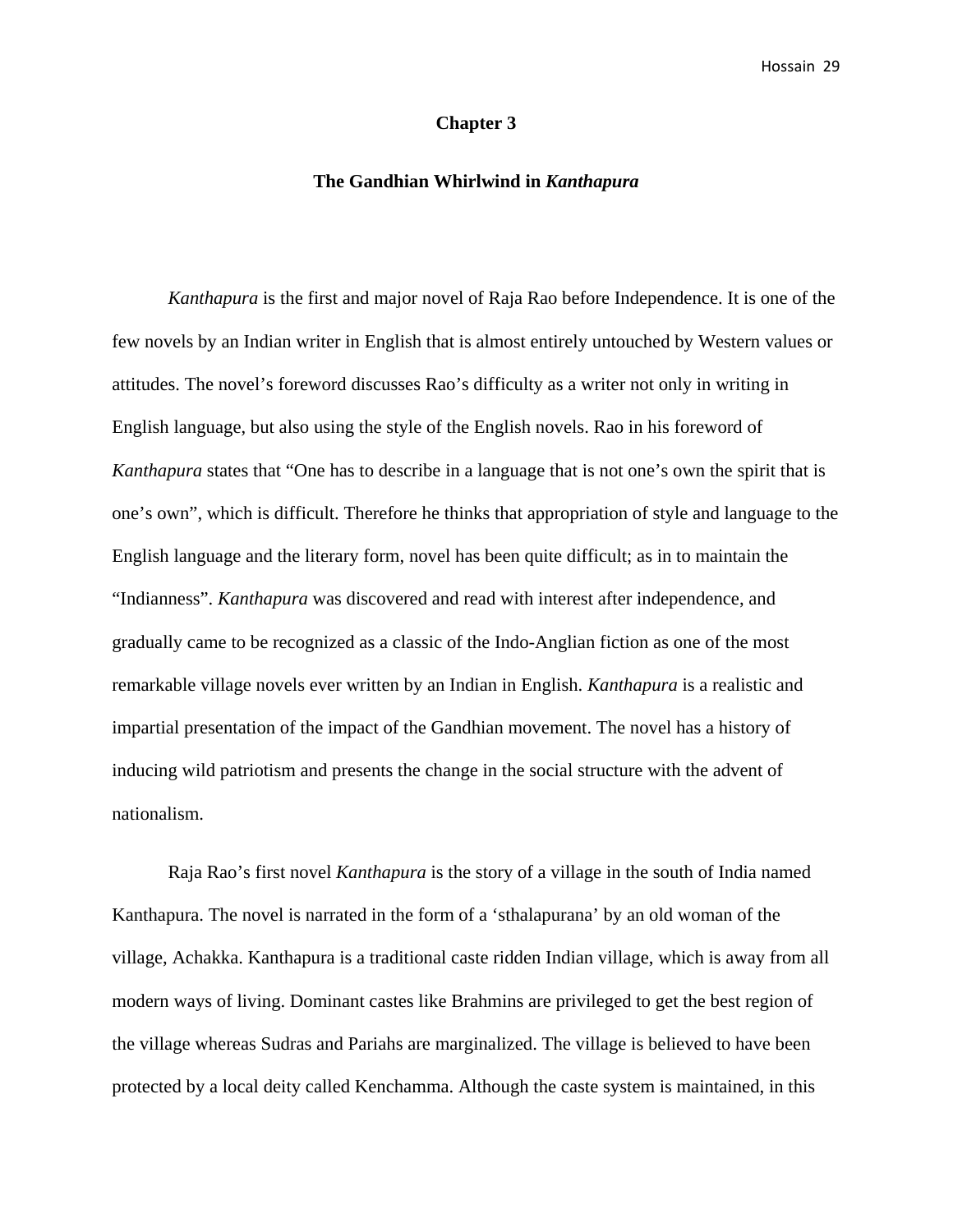novel, Rao portrays how the national struggle changes the framework of the caste structure in the society as later the village unites to fight British rule.

As Benedict has discussed in *Imagined Communities: Reflections on the Origin and Spread of Nationalism*, that novels have inspired "nationalism" among the colonized people and evidently Raja Rao's novels are typically nationalist. In *Kanthapura*, the action is restricted to the village itself with none of the characters venturing too far out, yet the village is not insulated against the happenings in other places. In fact, the stimulation for action is not local. The grand events that form the focal points of the novel take place in response to events elsewhere – Lahore, Bengal, Gujarat, etc. The village community moves from an insulated identity towards a national identity. The village in *Kanthapura* is divided along caste lines, but is, at the same time, harmonious and united. All the villagers are mutually bound in their social and economic functions. Religion plays an important part in the village, and the two main religious influences are 'Kenchamma', the village Goddess, and Himavathy, the river flowing near Kanthapura. The various ceremonies and festivals held in the village hold the villagers together religiously.

The real resistance in the village comes from the British, symbolized by the white man at the Skeffington Coffee Estate, and Bade Khan. Their actions in the novel in the beginning itself creates a negative impression towards them."'The Sahib says that if you work well you will get you will get sweets and if you work badly you will be beaten- that is the law of the place." (50) Bade Khan quarrel with Patil and calls him "traitor to salt-givers (!5) which shows his loyalty towards the British Raj.

The novel begins its course of action when Moorthy leaves for the city where he gets familiar with Gandhian philosophy through pamphlets and other literatures. He follows Gandhi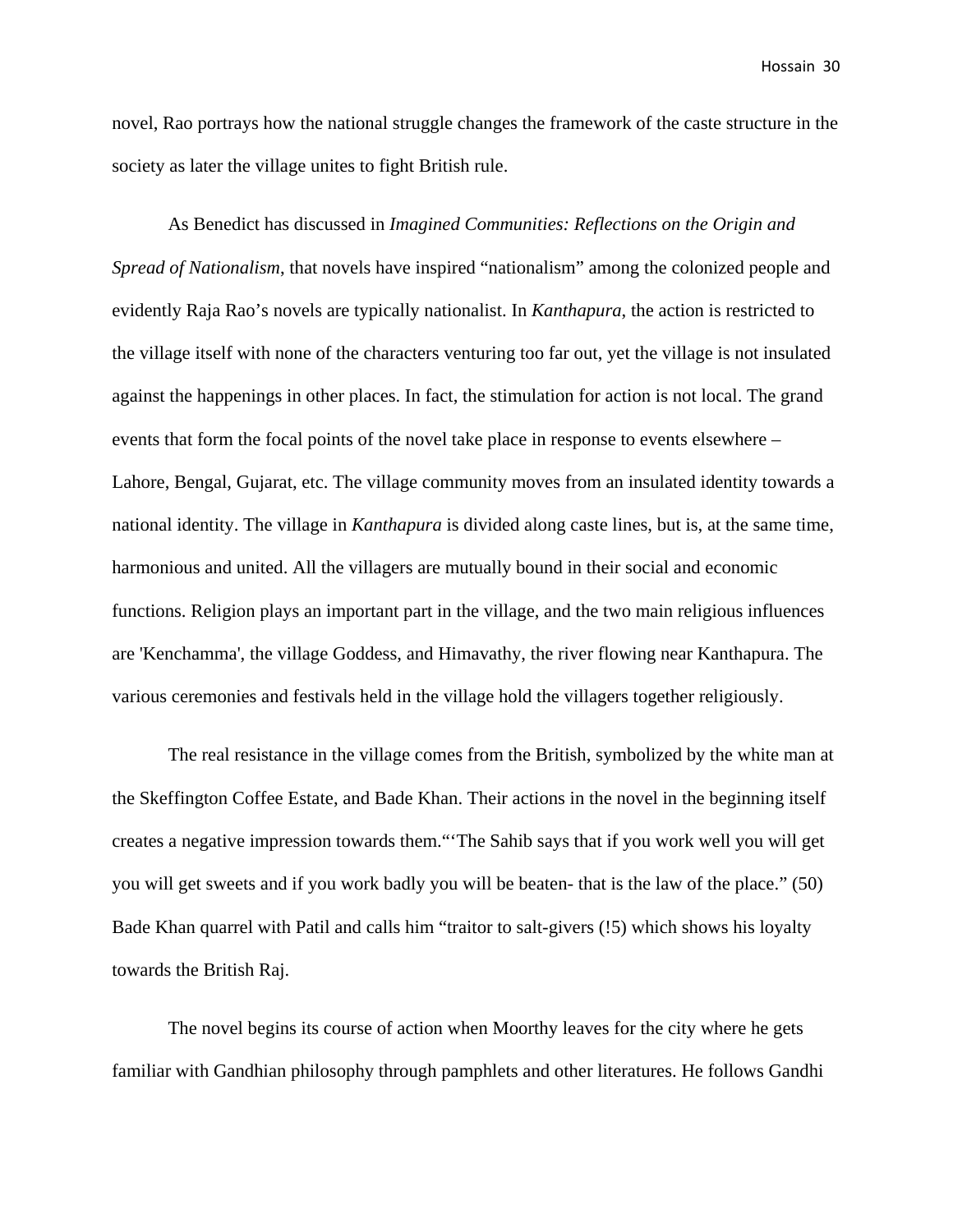in letter and spirit. He wears home spun khaddar, discards foreign clothes and fights against untouchability. As Moorthy expands his committee in the village the British get impatient, and finally send policemen to arrest Moorthy. The villagers protest, but Moorthy gives himself up silently and peacefully, and urges the villagers to do the same, if and when the need arose. He is taken to Karwar, where he refuses the services of a lawyer, thinking that the truth shall protect him. When he finds out it will not, it is too late. It is the character Moorthy who brings in Gandhism in Kanthapura, who despite resistance from the village orthodoxy, systematically works upon the women to spin their own clothes and to liberate themselves from the unwholesome caste prejudices, which have dominated the society in India for centuries. The character Moorthy brings *Kanthapura* at the center stage of national politics, embraces nonviolence and becomes a true 'satyagrahi' and he ends up spending three months in jail.

Interestingly, the women forms Women's Volunteer Corporation under the leadership of Rangamma, who instilled patriotism among the women by presenting the historical figures like Laxmi Bai of Jhansi, Rajput princess, Sarojini Naidu and more.

Timothy Brennan, in "The National Longing for Form" in cultural studies says "nation has often lurk behind tradition, community and folklore" (176). Also here, the narrative of the novel takes up the Vedantic texts and Puranas and inserts nationalist struggles into them. For example, in a harikatha, Jayaramachar brings in an allegory between Siva, Parvati and the nation and the three eyed Siva stands for Swaraj, which explains the concept of nationalism present in their religious preachings. As we see later that Rangamma standing in as the commentator of Vedanta after the death of her father reads the Puranas allegorically, interpreting hell as the foreign rule, soul as India and so on.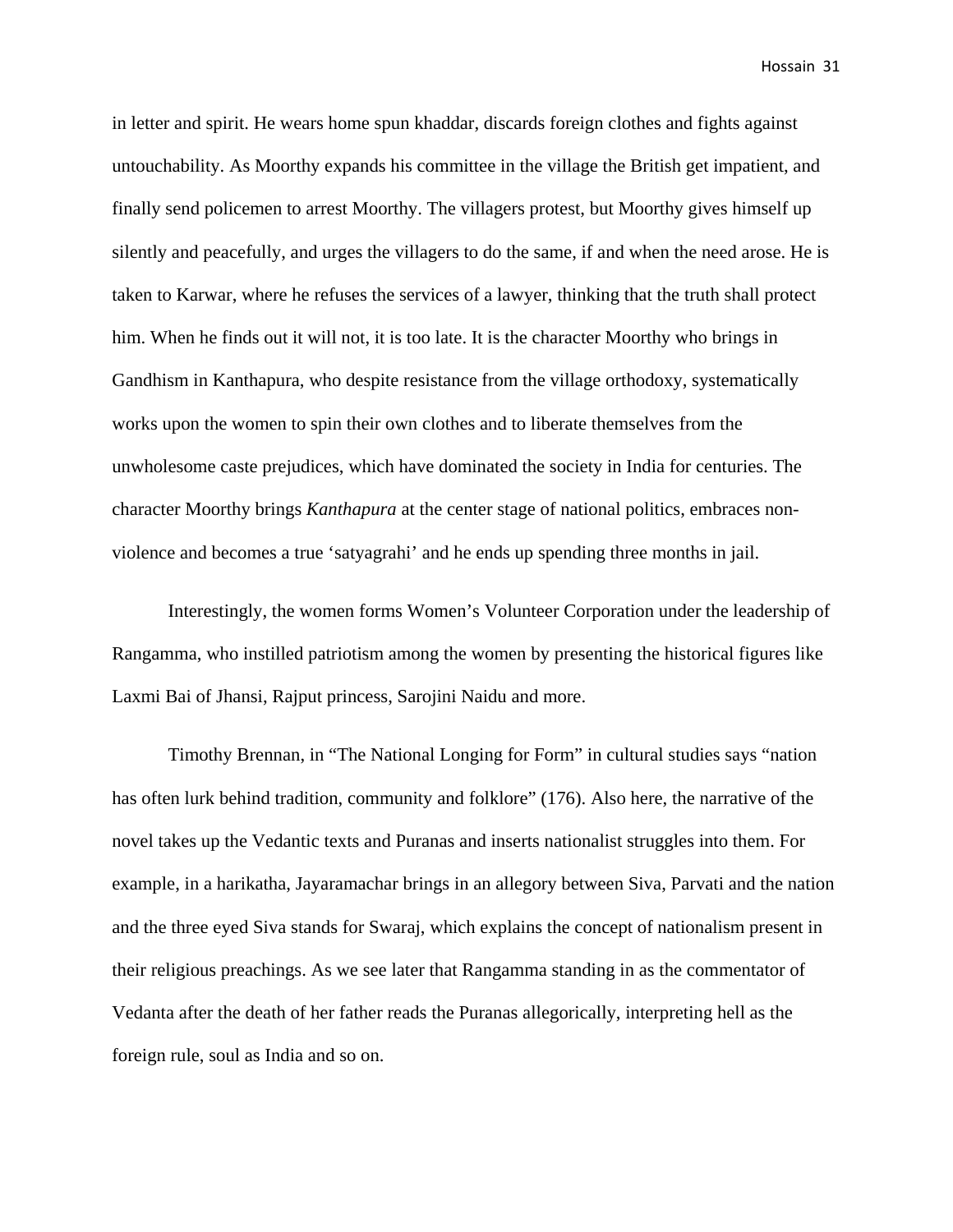In this novel, the congress workers, who so passionately are 'swadeshi' and give up anything foreign, unwittingly embrace the European model of nation. This notion requires a nation-state to have a singular form. A nation is a community of people who have a common language and is imagined (Bendict, *Imagined Community* ). Thus in Kanthapura, Congressmen including Moorthy follows the same model of the nation-state. The village although class ridden, unites to fight for freedom from British rule. Franz Fanon in his essay, "National Culture", says that "To fight for national culture means to fight for liberation of the nation" (154). He defines national culture as "the whole body of efforts made by a people in the sphere of thought to describe, justify, and praise the action through which that people has created itself and keeps itself in existence (155) Also, Fanon discusses in "National Culture" that "there is national literature, literature of combat. . .fighting for existence as a nation." (155) This conception of the nation informs that of everyone in the novel are fighting for nation by accepting 'swadeshi', for example in the novel the narrator visualizes Moorthy (when in prison) to be wearing 'kurta pyjama' instead of 'dhoti'. The Hindi teacher here is not from any Hindi speaking region but is a Malayali (Surya Menon). The character Sankaru epitomizes this: his insistence on speaking Hindi even to his mother instead of the local language Kannada; his fanatic resistance to the use of English and so on is examples of his urge to blend into the uniform. Thus, the very conception of 'Nation', which is conceived after the European model of the nation-state, undermines the 'Swadeshi' spirit of nationalism.

Rao like many of the writers of his time was much influence by Gandhian principles and ideals for fighting nationalism. Interesting the novel depicts how the whirlwind of Gandhian revolution shakes the little village to its very roots. Rama Jha in "The Influence of Gandhian Thought on indo-Anglian Novelists of the Thirties and Forties" comments: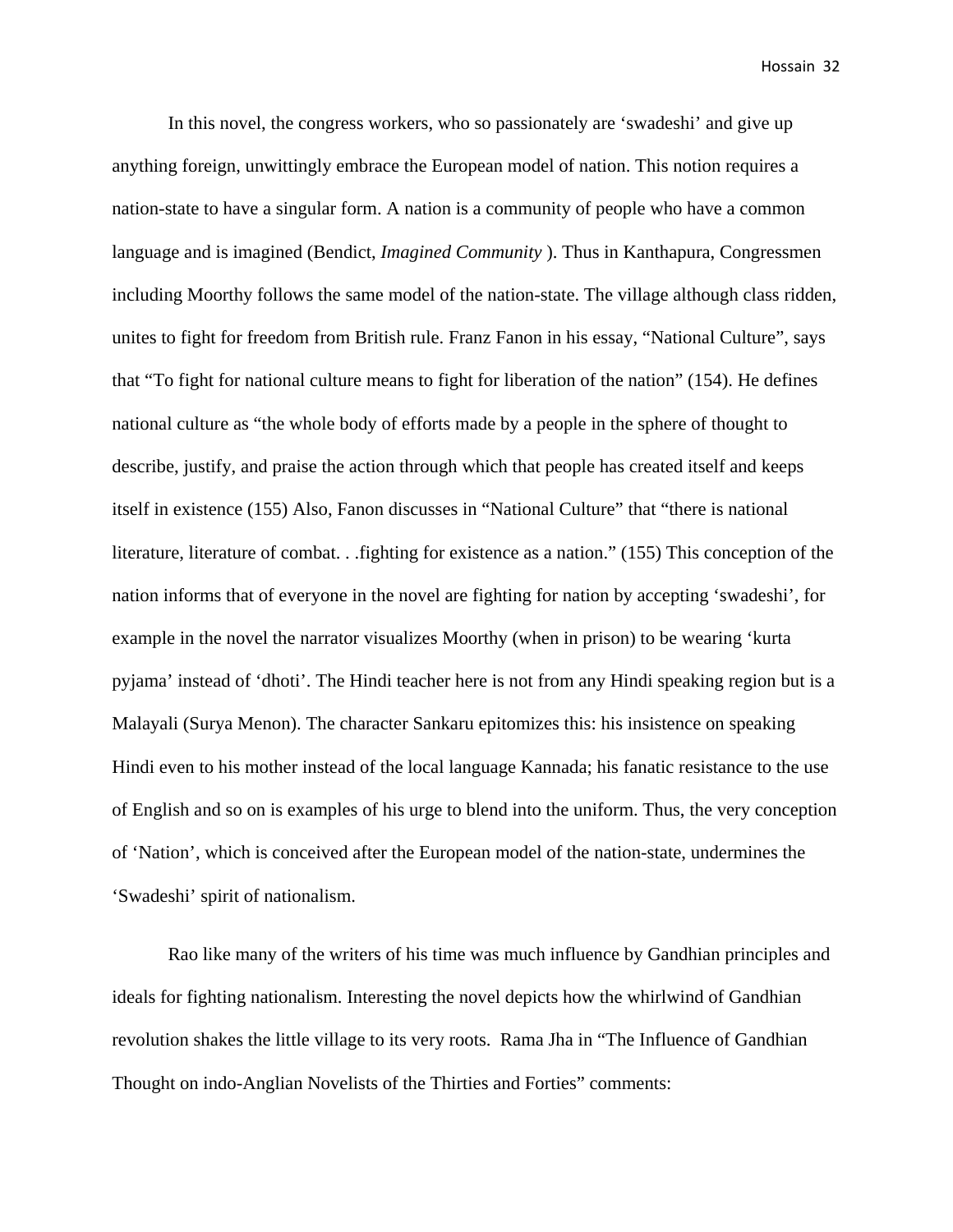Rao has recently embarked upon a study of Mahatma Gandhi and, according to what he has told M. K. Naik, the peculiarity of this study is that it will concentrate upon the spiritual aspects of Gandhi's thought. Gandhi invoked the ancient Indian past to awaken the pride of the demoralized nation. Rao also concerns himself with the presentation in fiction of the revitalizing function of India's ancient past and examines our contemporary present, social or political, against that past. It is without any reservations that one would agree with C. D. Narasimha when he says, "The writer who . . . brings to his task of novel writing an understanding alive with intelligence and an awareness of [the] total complex of Gandhi's impact on a demoralized but not dead India is Raja Rao(35)".(qtd by Jha 170).

Rao further discusses how, caught in the tremors of the freedom struggle of the thirties, is transformed completely. As before the village was old and little affected by any happening outside, suffering from all the handicaps of Hindu society, life went on as ever till Gandhi emerges on the national scene. But it was mostly because people do not know what the nationalist movement is. "Once the villagers know Gandhi is a mahatma in the tradition of the Hindu avatars, they join with him. For them Moorthy is the spokesman of the Mahatma. They risk everything for the Mahatma's sake. Even when they have lost everything "there is something that has entered our hearts, an abundance like the Himavathy on Gauri's night, when lights come floating down."(33)

In Moorthy's absence, Sankar takes his place at the head of the Congress committee. The British bribe the Swami with fertile land. The villagers fast for 3 days for Moorthy, and then the women decide to form a Sevika Sangh. Their husbands object, ostensibly because they thought the women would neglect their chores, but actually because they thought they weren't getting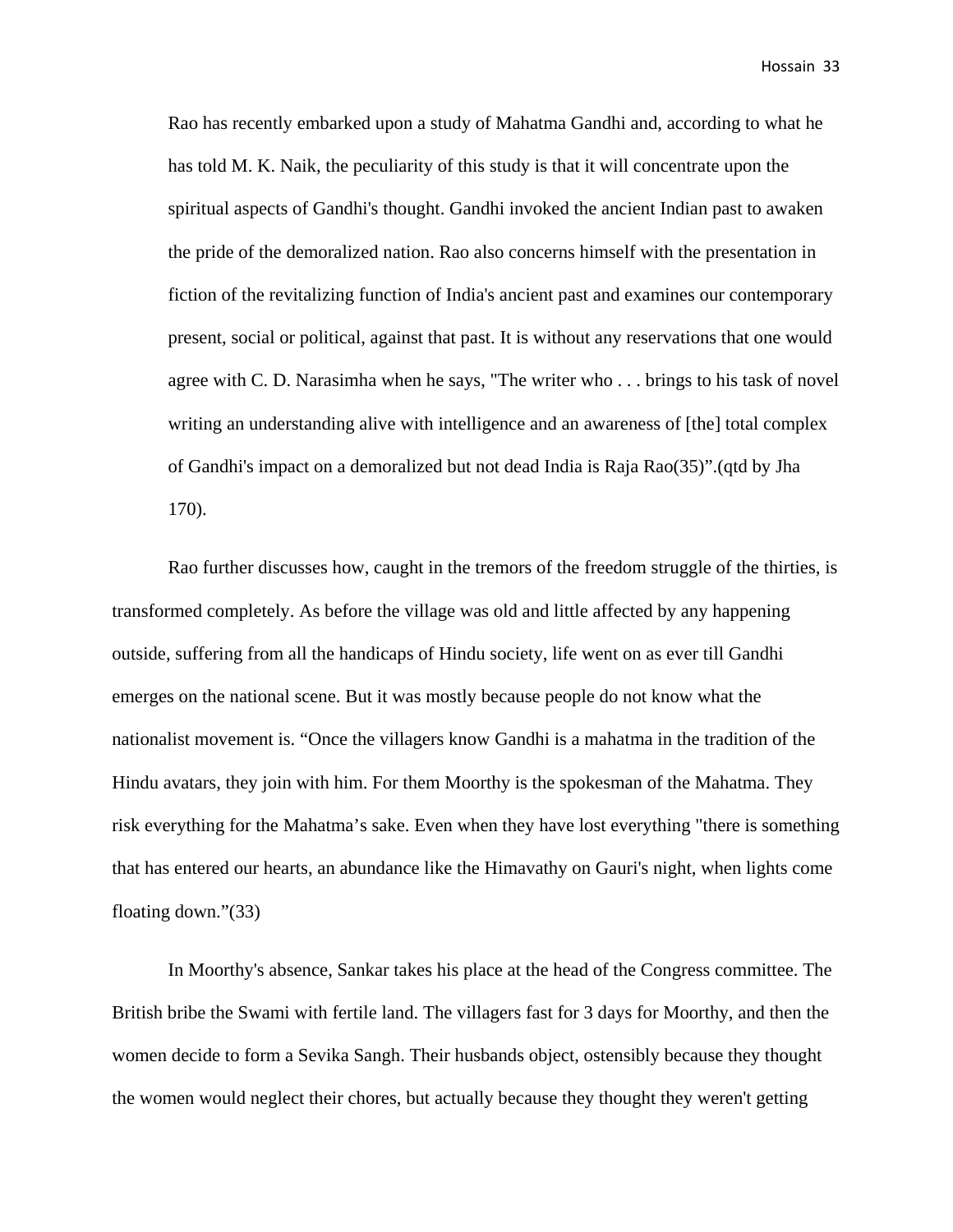laid frequently enough. The men and women, however, soon reach a compromise (I think they drew up a schedule) and start working together for the greater good. When Moorthy is released, he picks up where he had left off. Soon after, Gandhi launches the Non-Cooperation movement with the Dandi March. The villagers follow the march carefully, and start preparing for their own Non-Cooperation movement.

Significantly it is the role of the National Struggle in changing the very framework under which our society traditionally functioned. Throughout the narrative, we see the gradual blurring of caste lines. We see how the village changed and became a strong unit in the face of crises, and most importantly, how the changes in the village structure came not from the outside or due to any external agent, but from the inside, due to the efforts put in by the villagers. Moorthy plays a very important role in the novel in this regard. The narrator, Achakka, recounts: "We cry out hoarse behind the door, and we cry and moan and beg and weep and bang and kick and lament, but there's no answer…and…as the afternoon drew on, our stomachs began to beat like drums and our tongues became dry" (160). The women suffer through the rest of the day and all through the night. The next morning a Pariah woman steals a key to the temple and "(rushes) up to the temple to unlock it" (162). A lower-caste woman as a savior to the Brahmin women demonstrates the complete revision of the local social standard. In the beginning of the novel, a Pariah woman would have been scorned and rebuked for even nearing the temple; at the end, she has saved the women from the very temple they would have earlier denied her.

*Kanthapura* is a political novel. It depicts in microcosm the Gandhian struggle for independence that ragged throughout India in the early 1930's. Moorthy, a young man of the village, sees a vision of Mahatma Gandhi and gets transformed. He forms a congress working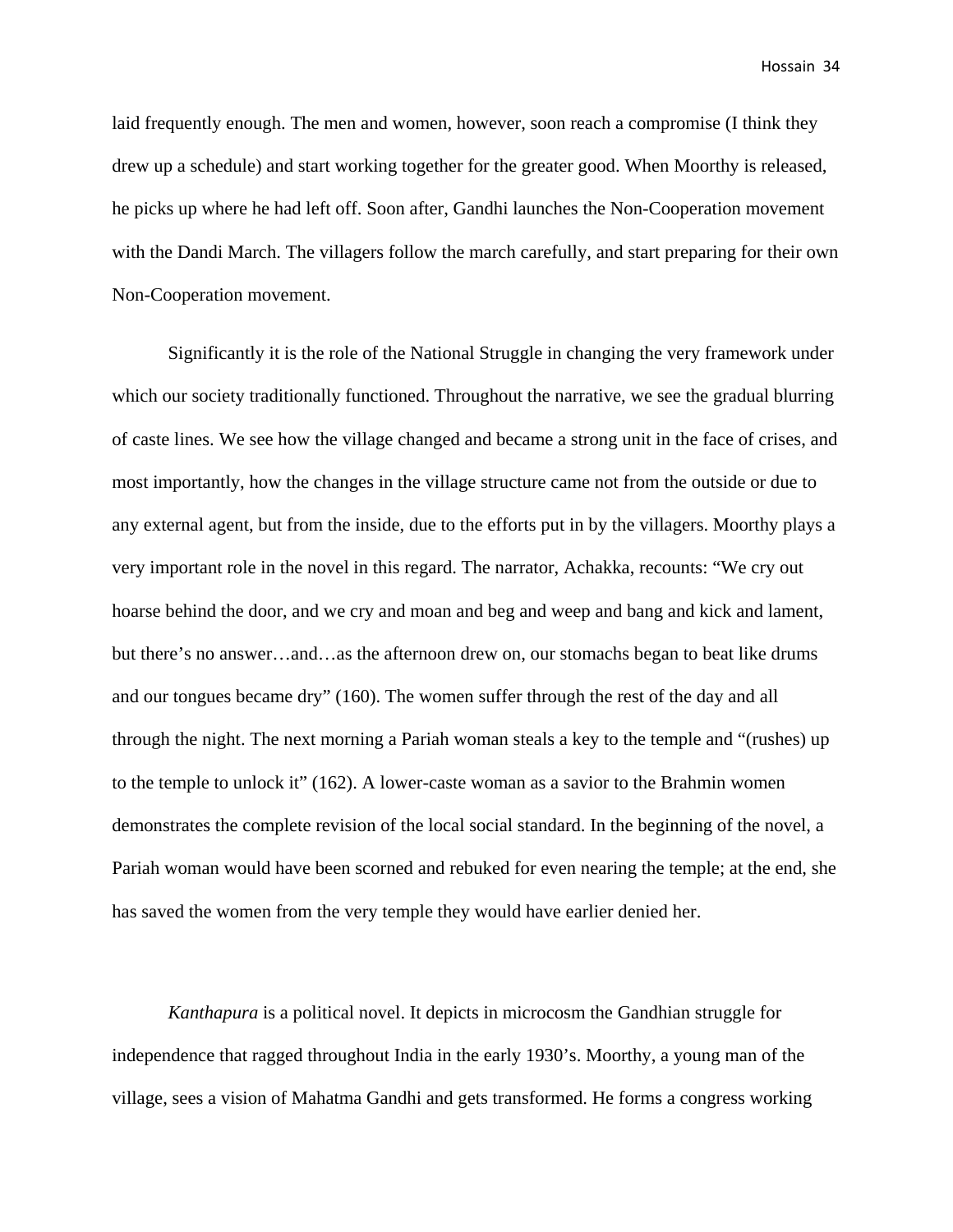committee in the village, with its help, and with guidance from the congress committee in nearby city of Karwar, he launches a 'sataygrah movement' against the British rules, the toddy booths are picked .land revenues are not paid. The satayagrahis face the police brutalities most heroically, in a non violent manner. Even women, the low caste, take an active part in this Gandhian non-cooperation. In one sense, *Kanthapura* chronicles the formation of a national identity within a remote village. This thematic is also supported by the manner in which the village becomes a kind of a microcosm of the nation (Rao 156).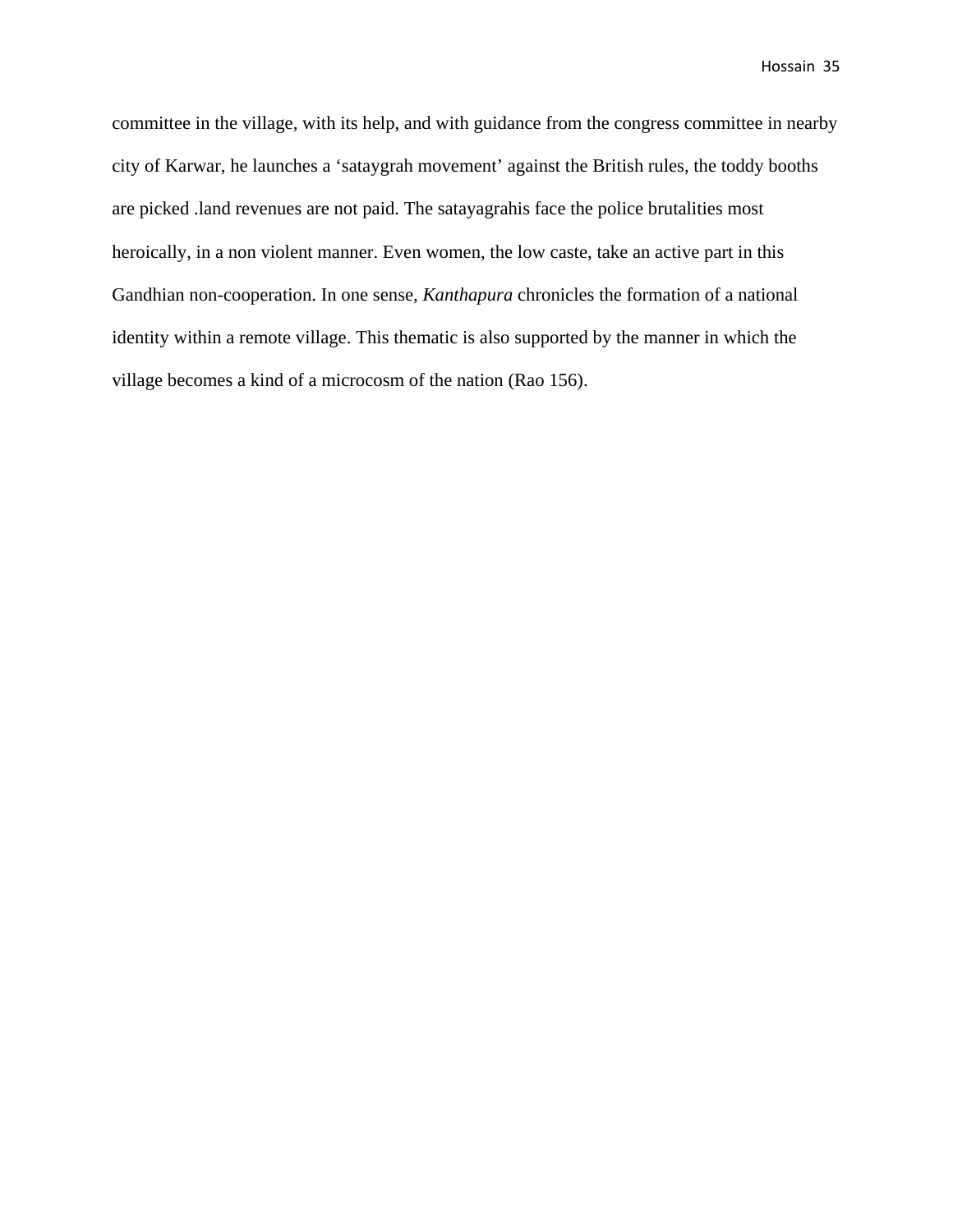#### **Conclusion**

In my thesis, I have tried to explore Indo-Anglian writers and analyzed the themes nationalism and socialism in their novels. Nationalism and anti-colonialism are concepts which emerged mainly during British Colonialism. In the beginning, I tried to explicate how nationalism emerged, which occurred out of national movements during Independence and its idea promoted by the leaders. Moreover, interestingly, it has been found out that nationalism or religious nationalism amongst the Hindu society was present since Bengali Renaissance. Therefore, it was oppression and domination during colonialism by the British, which brought out the nationalistic aspects amongst the people of India.

Furthermore, it has been researched that a novel, as a literary genre, has been an essential part for promoting nationalism in the people. Therefore, Indo-Anglian writers like Mulk Raj Anand, R.K.Narayan and Raja Rao promote such concepts in their writing along with socialism as a theme. After their work, critics started to analyze the 'nation' and its importance mainly in the postcolonial studies.

Mulk Raj Anand took the Anglo-Indian novel into the heart of the freedom struggle and simultaneously attempted a brutal exposure of Indian poverty and social injustice. Anand's *Untouchable* depicts the presence of Hindu caste system, which would only be eradicated by equality in the society. Raja Rao, one of the most interesting of contemporary Indian writers in English wrote *Kanthapura* as a brilliant complex narrative of the Indian struggle for freedom under Gandhi in the nineteen thirties. Rao's subsequent writings have confirmed the impression that he was a political novelist only in the sense that most Indian writers except Narayan were overtly political (and nationalist) before the Second World War. *Kanthapura* was an epic novel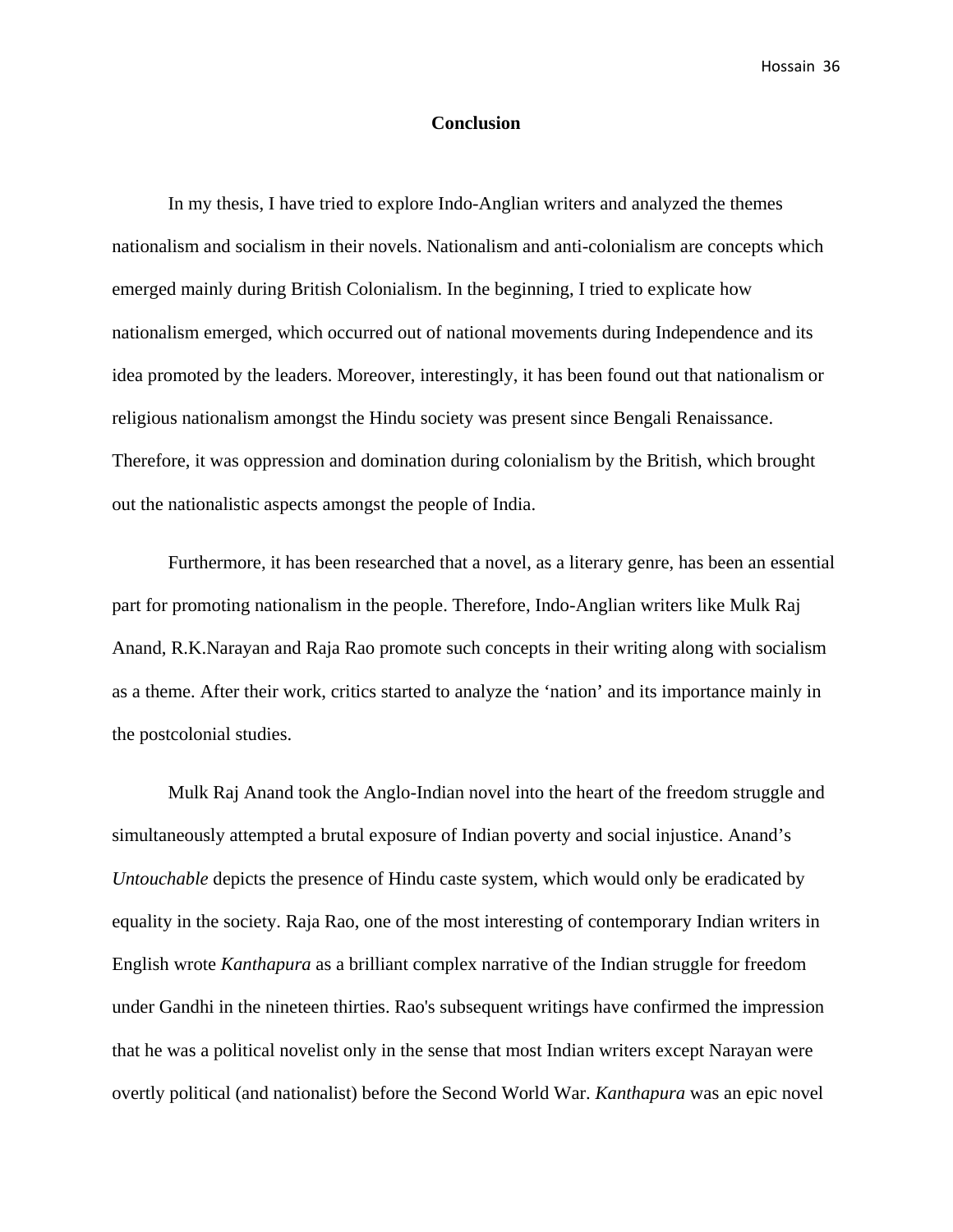about India itself, an India striving for self-realization, for re-discovery. In *Kanthapura* it is the peasantry and Gandhi's 'satyagrahis', who are central and their battle is against history, Nature and the British. After an interval of some years, Raja Rao produced even more ambitious novels on India (Rao 163). R K Narayan, although not being political, depicted the people of India in his mythical place "Malgudi" in his novels. His novels like *Waiting for the Mahatma* looks at the people of real India and how they reacted to the nationalistic movements. The influence of Gandhian thought is incorporated in the vision of life that Narayan's fiction presents. All his novels, without exception, uphold traditional Indian values. Of course, these are not the values of ancient Indian tradition as it used to be in ancient India, but reoriented by the synthetic thought of Mahatma Gandhi.

Through the research for my dissertation it can be seen that the Gandhian thought had a deep impact in a variety of ways on the imagination of the literary writers of India, and it continues to influence some significant Indian writers even today. Especially those writing in English, learned to discover their own country not in the ancient Benaras, but in the slums of Kolkata and Bombay and in the innumerable "dunghills scattered over the land," as Gandhi described Indian villages in their poverty and dirt. The novelists in English received their sense of national identity from Gandhi's way of thinking and were inspired to write novels with greater seriousness of purpose from the thirties onward. Gandhi's thought indeed acted as a catalytic agent in the growth of fiction writing in India. It provided a wider and deeper perspective on the condition of people in the Indian society.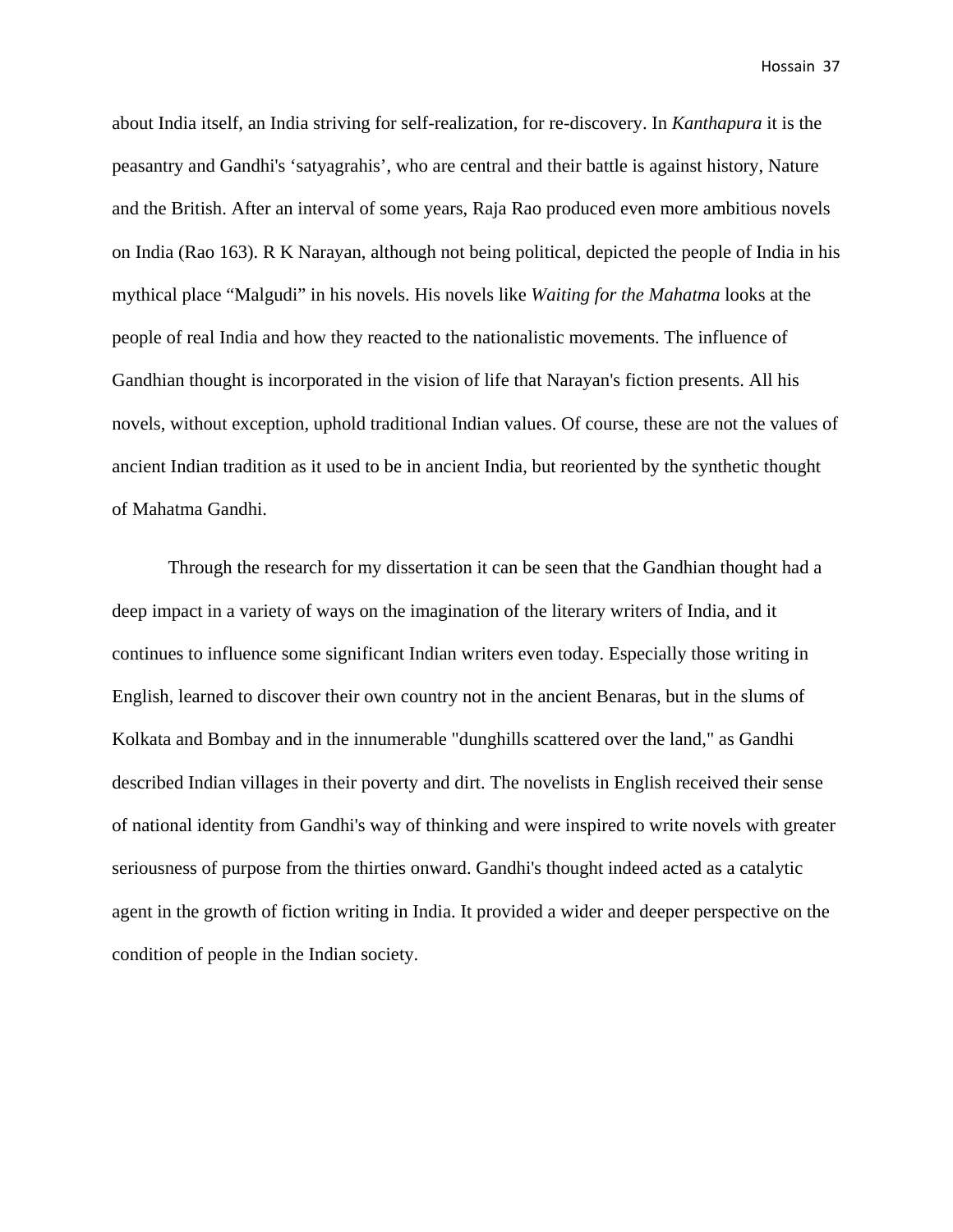#### Works Cited

- Aikant, Satish C. ""Colonial Ambivalence in R. K. Narayan's Waiting for the Mahatma." *The Journal of Commonwealth Literature* 42.2 (2007): 89-100. Print.
- Aikant, Satish C. "Reading Tagore: Seductions and Perils of Nationalism." *EBSCO HOST*. EBSCO, June 2010. Web. Nov. 2012. <www.ebscohost.com>.
- Anand, Mulk Raj. *Apology for Heroism: A Brief Autobiography of Heroism*. New Delhi: Arnold-Heinemann, 1975. Print.
- Anand, Mulk Raj. *Untouchable*. London: Penguin, 1935. Print.
- Anderson, Benedict. *Imagined Communities: Reflections on the Origin and Spread of Nationalism*. London: Verso, 1991. Print.
- Asnani, Shyam M. "Towards a Closer Understanding of the Indo-English Novel." *JSTOR*. N.p., Fall 1981. Web. 4 Dec. 2012. <www.jstor.org>.
- Bald, Suresht Renjen. "Politics of a Revolutionary Elite: A Study of Mulk Raj Anand's Novels." *JSTOR*. N.p., 1974. Web. 4 Dec. 2012. <www.jstor.org>.
- Bhattacharya, Sabyasachi, Ed. *The Mahatma and the Poet: Letters and Debates between Gandhi and Tagore, 1915-1941*. New Delhi: National Book Trust, India, 1997. Print.
- Brennan, Timothy. "The National Longing for Form." Ed. Bill Ashcroft, Gareth Griffiths, and Helen Tiffin. *The Post Colonial Studies Reader*. New York: Routledge, 2003. 170-75. Print.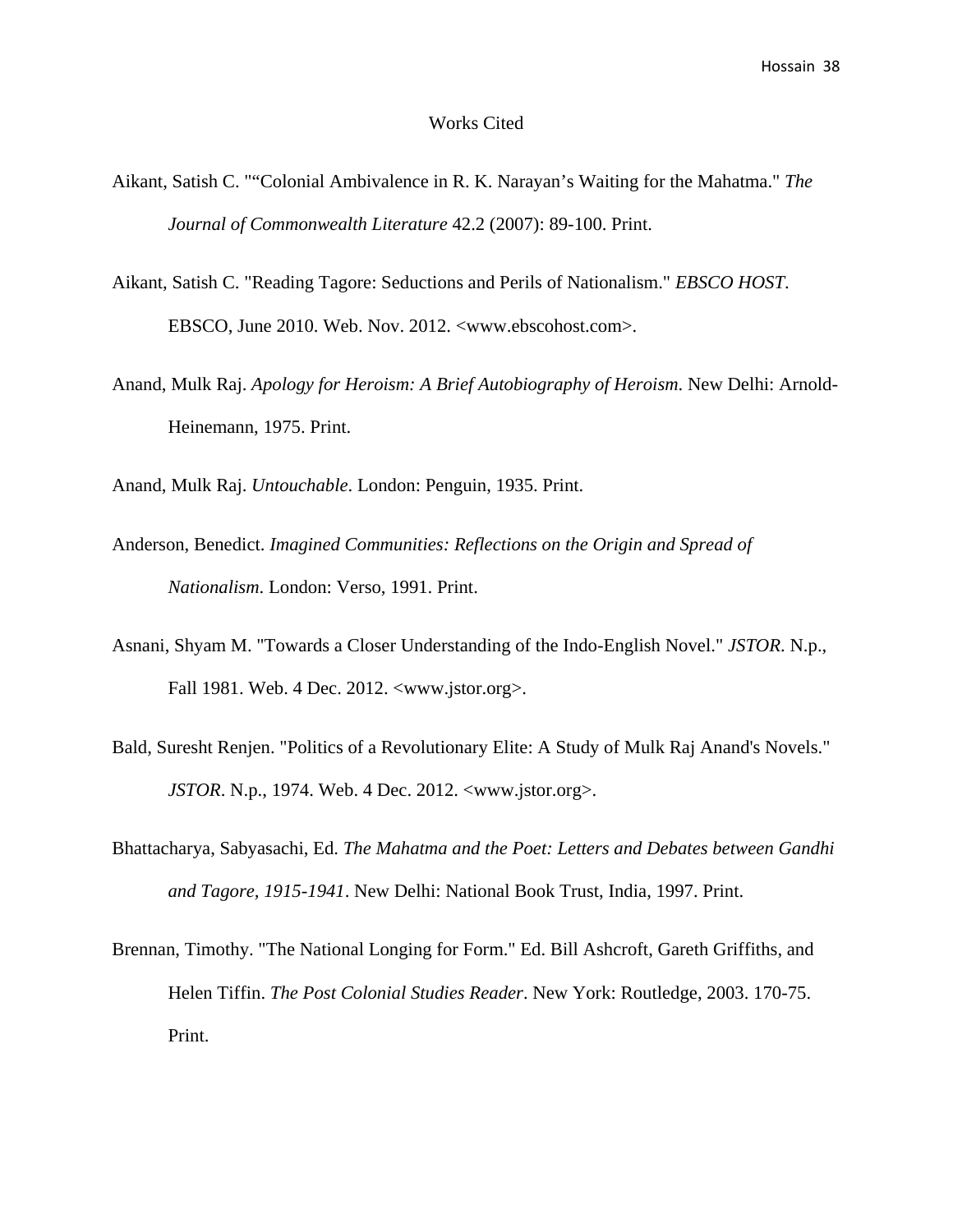- Chatterjee, Partha. *Nationalist Thought and the Colonial World: A Derivative Discourse*. Delhi: Oxford UP, 1986. Print.
- Fanon, Franz. "National Culture." Ed. Bill Ashcroft, Gareth Griffiths, and Helen Tiffin. *The Post Colonial Studies Reader*. New York: Routledge, 2003. 153-57. Print.
- Gandhi, Leela. "Novelists of the 1930s and 1940s." *An Illustrated History of Indian Literature in English*. Ed. Arvind Krishna Mehrotra. Delhi: Permanent Black in Association with Ravi Dayal, New Delhi, 2003. 168-92. Print.
- Jayanta, R. A. "Portrayal of Gandhi in Waiting for the Mahatma." *Triveni (: 56-63. Print.* 51.2 (Jul-Sep 1982): 56-63. Print.
- Jha, Rama. "The Influence of Gandhian Thought on Indo Anglian Novelists of the Thirties and Forties." *JSTOR*. N.p., Summer 1981. Web. 13 Dec. 2012. <www.jstor.org>.
- Kulke, Hermann, and Dietmar Rothermund. "The Freedom Movement and the Partition of India." *A History of India*. 2010 ed. London,New York: Routledge, 2010. 276-312. Print.

McLeod, John. *Beginning Postcolonialism*. Manchester, U.K.: Manchester UP, 2000. Print.

- Mishra, Pankaj. "R. K. Narayn." Ed. Arvind Krishna Mehrotra. *An Illustrated History of IndianLiterature in English*. New Delhi: Permanent Black in Association with Ravi Dayal, 2003. 193-208. Print.
- Mukherjee, Gurugopal. "R. K. Narayan's Mahatma Gandhi in Waiting for the Mahatma." *Cyber Literature* 15-16.1-2 (2005): 44-52. Print.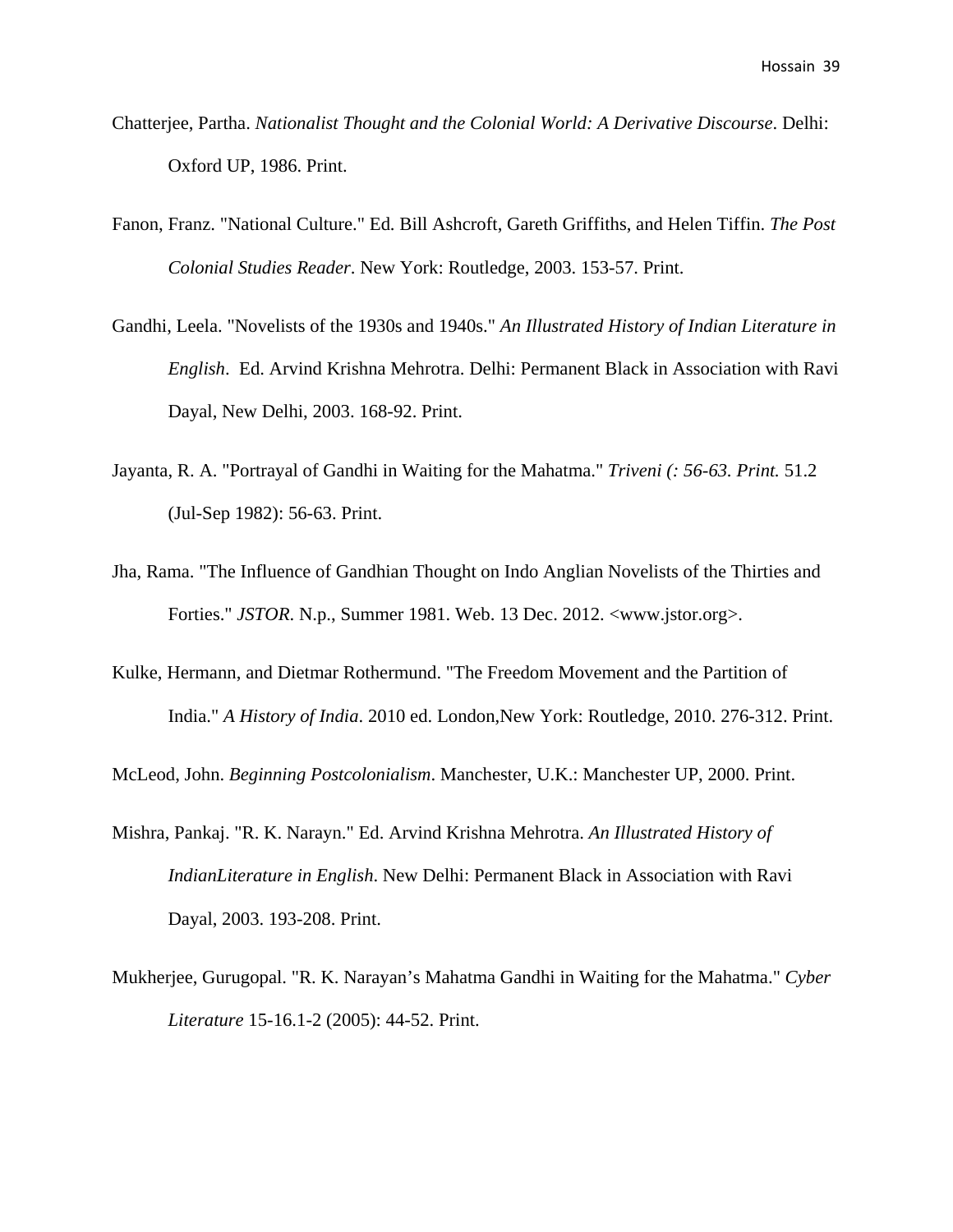Nandy, Ashis. *The Illegitimacy of Nationalism: Rabindranath Tagore and the Politics of Self*. Delhi: Oxford UP, 1994. Print.

Narayan, R. K. *Waiting for the Mahatma*. Chennai: Indian Thought Publications, 1987. Print.

- Parameswaran, Uma. "A Study of Representative Indo-English Novelists." *Google Books*. N.p., n.d. Web. 12 May 2013.
- Patil, V. T., and H. V. Patil. *Gandhism and Indian English Fiction: The Sword and the Sickle, Kanthapura, and Waiting for the Mahatma*. Delhi, India: Devika Publications, 1997. Print.
- Rao, Raja. *Kanthapura*. New York: Oxford UP, 1989. Print.
- Robb, Peter. "A History of India." *Modern India:Politics*. New York: Palgrave, 2002. 183-202. Print.
- Saibaba, G. N. "Colonialist Nationalism in the Critical Practice of Indian Writing in English: A Critique." *JSTOR*. N.p., 13 July 2008. Web. 4 Dec. 2012. <www.jsor.org>.
- Spivak, Gayatri Chakravorty. "Can the Subaltern Speak?" Ed. Bill Ashcroft, Gareth Griffiths, and Helen Tiffin. *The Post Colonial Studies Reader*. New York: Routledge, 2003. 24-28. Print.
- Tagore, Rabindranath. "Nationalism in India." *NATIONALISM*. 1917 ed. New York: Macmillan, 1917. 121-52. Print.